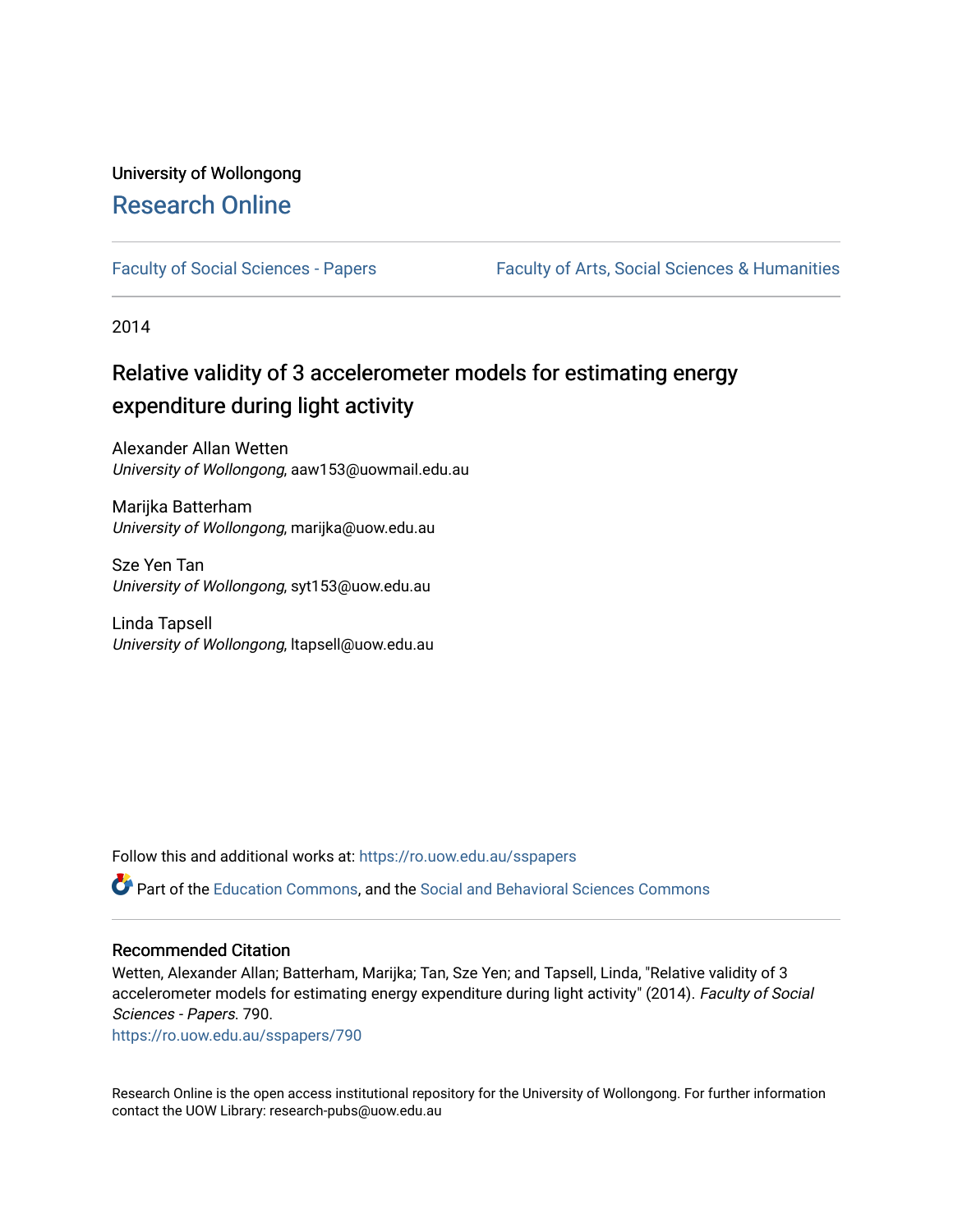## Relative validity of 3 accelerometer models for estimating energy expenditure during light activity

## **Abstract**

Background: With physical inactivity inextricably linked to the increasing prevalence of obesity, there is a need for validated methods that measure free-living energy expenditure (EE) within sedentary environments. While accelerometers enable these measurements, few studies have compared device accuracy in such settings. The aim of this study was to investigate the relative validity of the Actigraph, RT3 and SenseWear Armband (SWA). Methods: Twenty-three (11 male, 12 female) participants (age: 25.3 ± 6.3 yr; BMI: 22.6 ± 2.7) wore 3 accelerometers at designated sites during a 4-hour stay in the Whole Room Calorimeter (WRC). Participants performed 2 10-minute bouts of light-intensity exercise (stepping and stationary cycling) and engaged in unstructured sedentary activities. EE estimated by accelerometers was compared with WRC EE derived from measurements of gaseous exchange. Results: The Actigraph and SWA both accurately estimated EE during the stepping exercise. EE estimated by the RT3 during stepping was significantly lower than the WRC value (31.2% ± 15.6%, P < .001). All accelerometers underestimated cycling and unstructured activity EE over the trial period (P < .001). Conclusions: The Actigraph and SWA are both valid tools for quantifying EE during light-intensity stepping. These results provide further valuable information on how accelerometer devices may be appropriately used

### Keywords

estimating, models, accelerometer, validity, relative, activity, light, during, expenditure, energy, 3

### **Disciplines**

Education | Social and Behavioral Sciences

### Publication Details

Wetten, A. Allan., Batterham, M., Tan, S. & Tapsell, L. (2014). Relative validity of 3 accelerometer models for estimating energy expenditure during light activity. Journal of Physical Activity and Health, 11 (3), 638-647.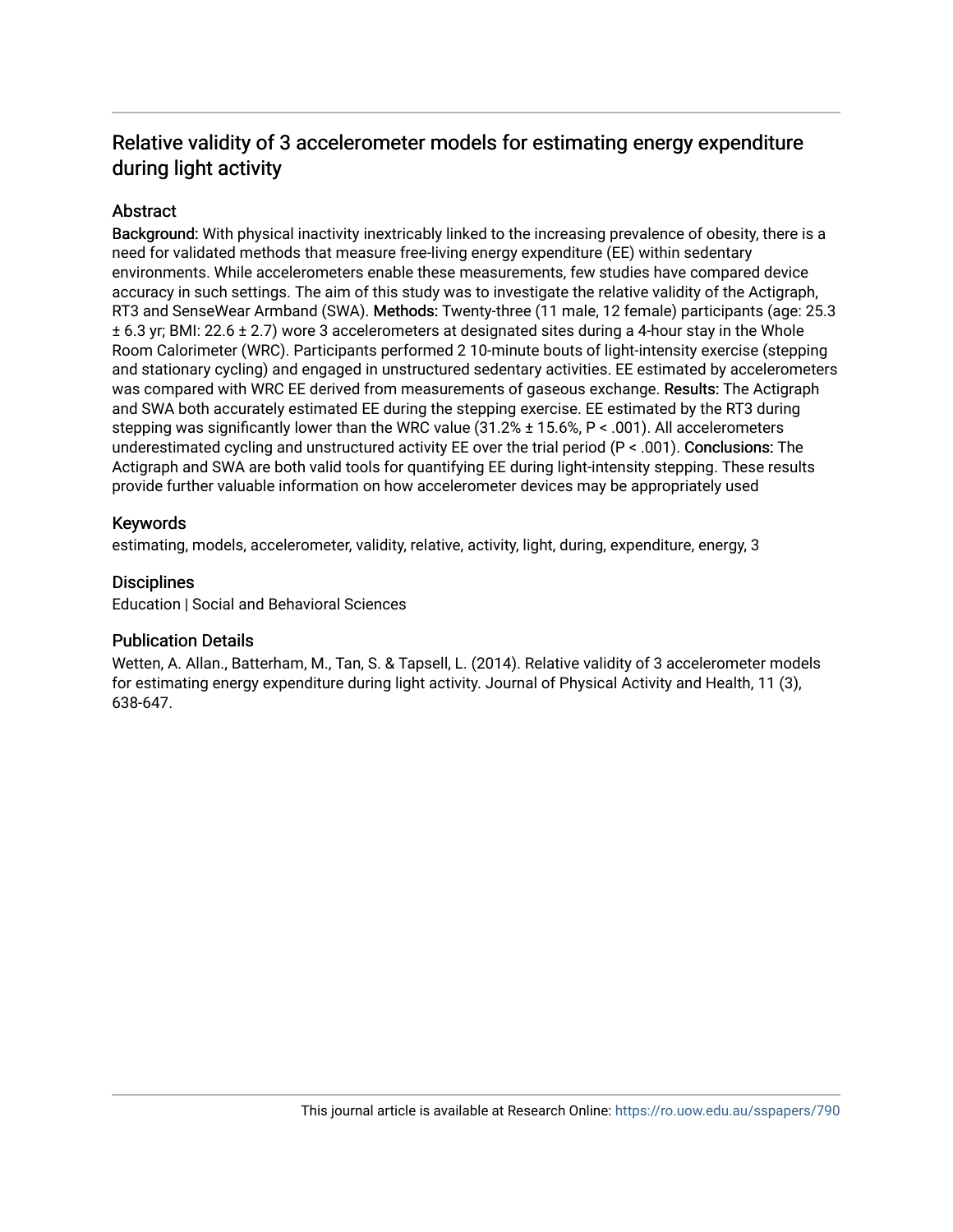# **Relative validity of 3 accelerometer models for estimating energy expenditure during light activity**

Alexander Allan Wetten, Marijka Batterham, Sze Yen Tan, and Linda Tapsell

Affiliations: Wetten, Tan and Tapsell are with School of Health Sciences, Smart Foods Centre, University of Wollongong, Wollongong, NSW, Australia. Batterham is with Statistical Consulting Service, University of Wollongong, Wollongong, NSW, Australia.

**Running title**: Validity of three accelerometer models

#### **Manuscript type:** original research

**Key Words:** accelerometry, whole room calorimeter, sedentary, accuracy.

**Abstract word count:** 199 words

**Manuscript word count:** 5757

Date of submission:  $10^{th}$  September, 2012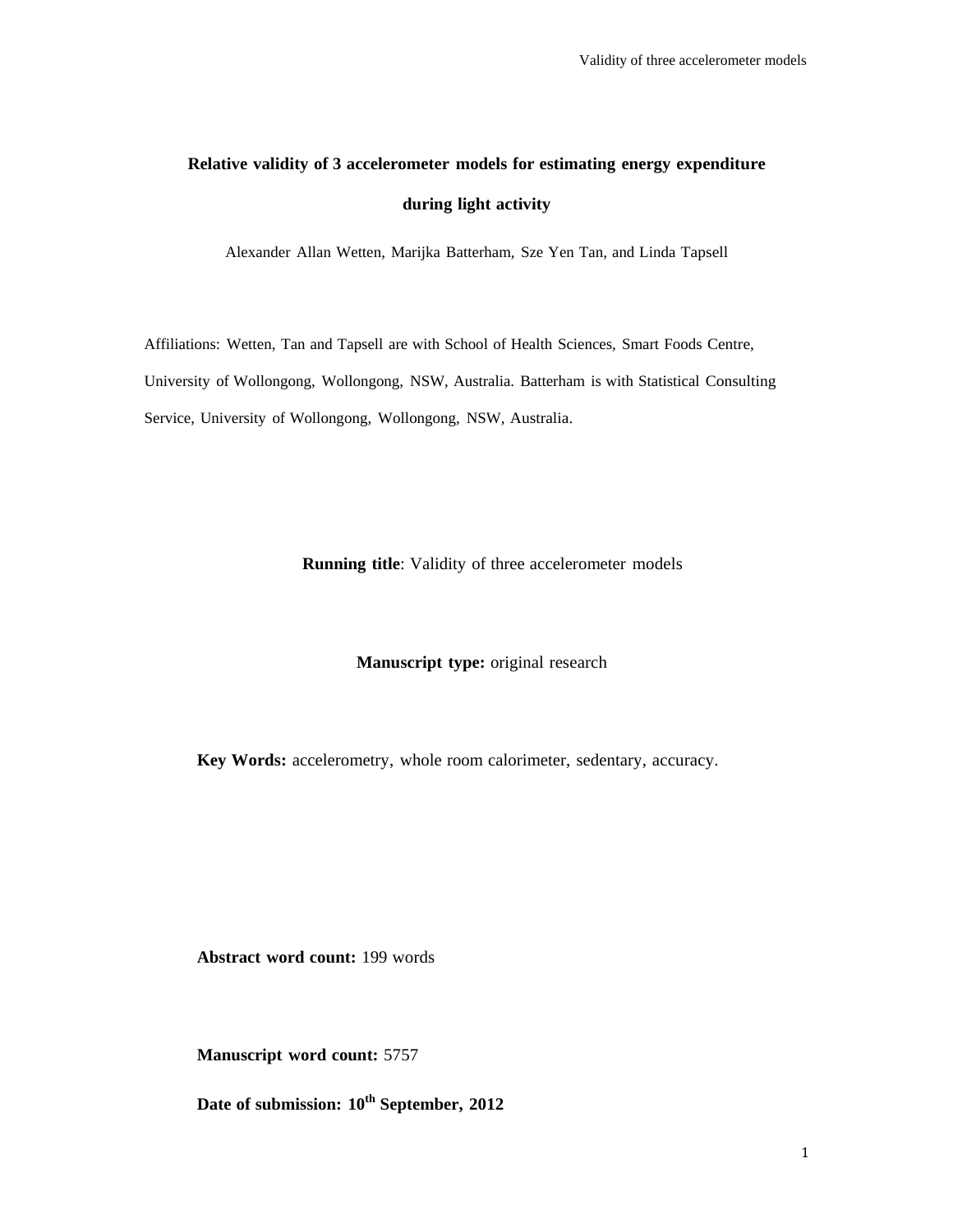#### **ABSTRACT**

**Background** With physical inactivity inextricably linked to the increasing prevalence of obesity, there is a need for validated methods that measure free-living energy expenditure (EE) within sedentary environments. While accelerometers enable these measurements, few studies have compared device accuracy in such settings. Our aim was to investigate the relative validity of the Actigraph, RT3 and SenseWear Armband (SWA).

**Methods** Twenty-three [11 male, 12 female] participants [age:  $25.3 \pm 6.3$  yr; BMI:  $22.6 \pm$ 2.7] wore three accelerometers at designated sites during a four-hour stay in the Whole Room Calorimeter (WRC). Participants performed two 10-minute bouts of light-intensity exercise (stepping and stationary cycling) and engaged in unstructured sedentary activities. EE estimated by accelerometers was compared with WRC EE derived from measurements of gaseous exchange.

**Results** The Actigraph and SWA both accurately estimated EE during the stepping exercise. EE estimated by the RT3 during stepping was significantly lower than the WRC value (31.2%  $\pm 15.6\%$ ,  $P \le 0.001$ ). All accelerometers underestimated cycling and unstructured activity EE over the trial period  $(P < 0.001)$ .

**Conclusions** The Actigraph and SWA are both valid tools for quantifying EE during lightintensity stepping. These results provide further valuable information on how accelerometer devices may be appropriately used.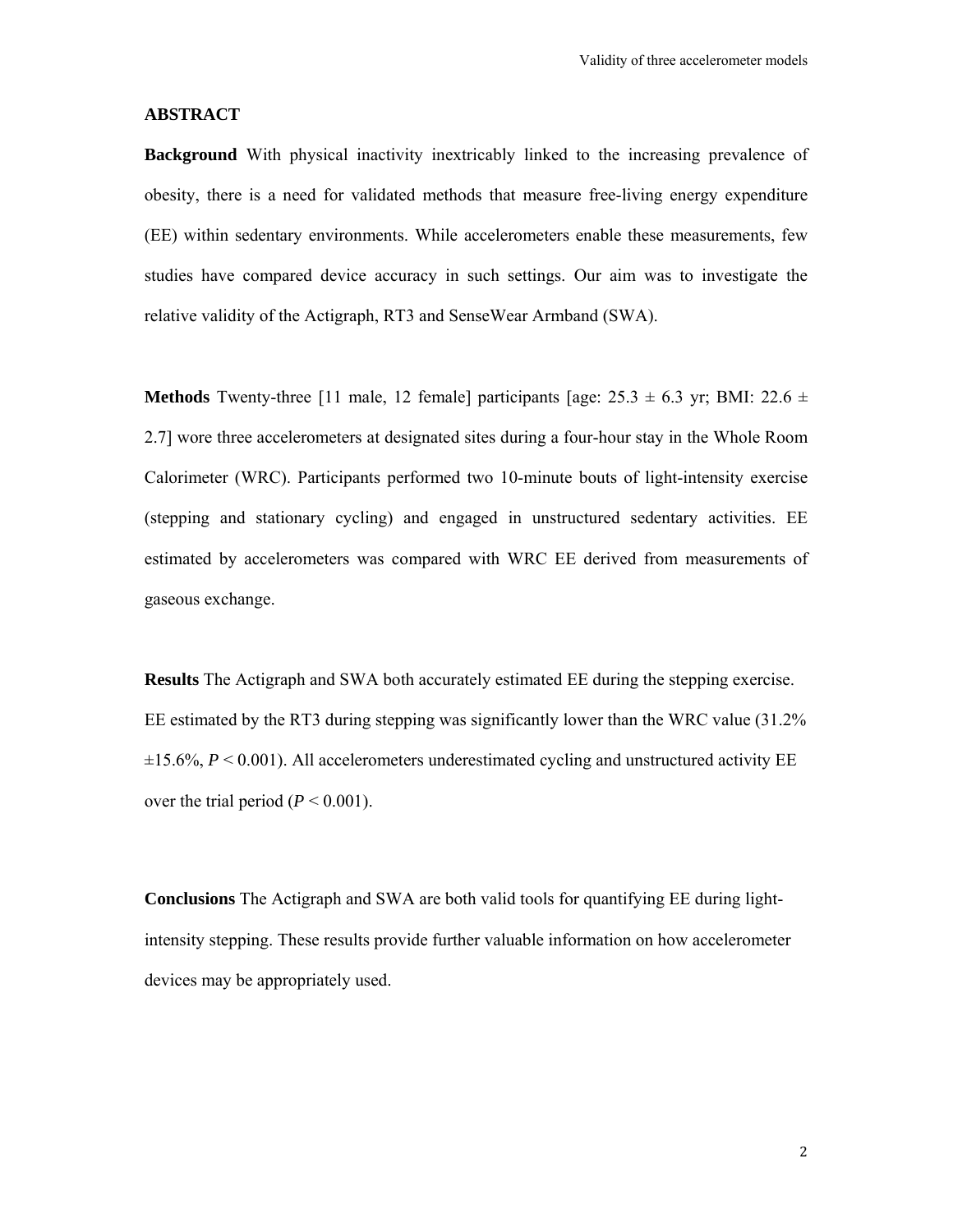#### **INTRODUCTION**

*Paragraph 1:* Obtaining an accurate assessment of physical activity is an essential component of obesity research. A growing body of research has shown that many individuals worldwide are physically inactive (1), which is inextricably linked to the increasing prevalence of global overweight and obesity and associated with an increased risk of chronic disease (2, 3). Physical activity (PA) comprises both planned, structured exercise and spontaneous incidental activity built up incrementally over the day (4). With growing recognition of the health benefits attained through reducing physical inactivity (screen time, sitting etc.) and increasing incidental physical activity (e.g. taking the stairs instead of the elevator or cycling to work rather than driving)(5), there is an increasing need in research to be able to quantify modifiable aspects of energy expenditure (EE) from lighter intensity PA and sedentary behavior using valid methods (6).

*Paragraph 2:* Accelerometers have become increasingly utilized in obesity research and practice (7-9). Their advantages include convenience, small size and ease of wear, they are relatively inexpensive, provide real-time data acquisition, and can be used in both the research setting and free-living environment (8, 10, 11). Prior research has shown that accurate estimation of EE from accelerometer output (usually activity counts) depends on many factors, including: the type of regression equation used (12), amount of time for which the device is worn (7), number of axes employed (13), placement site selected (9), population demographics and body composition (8) and physical activity type (14). A major limitation of accelerometry however is that not all types of physical activity are accurately characterized by the activity counts obtained by most devices. Many accelerometers have difficulties discerning upper body and arm movements, which include weight-bearing activities, stepping up on an incline and cycling (15). Recent accelerometer innovations have attempted to integrate sensory information in an attempt to overcome these limitations (16), but further recognition is needed in research.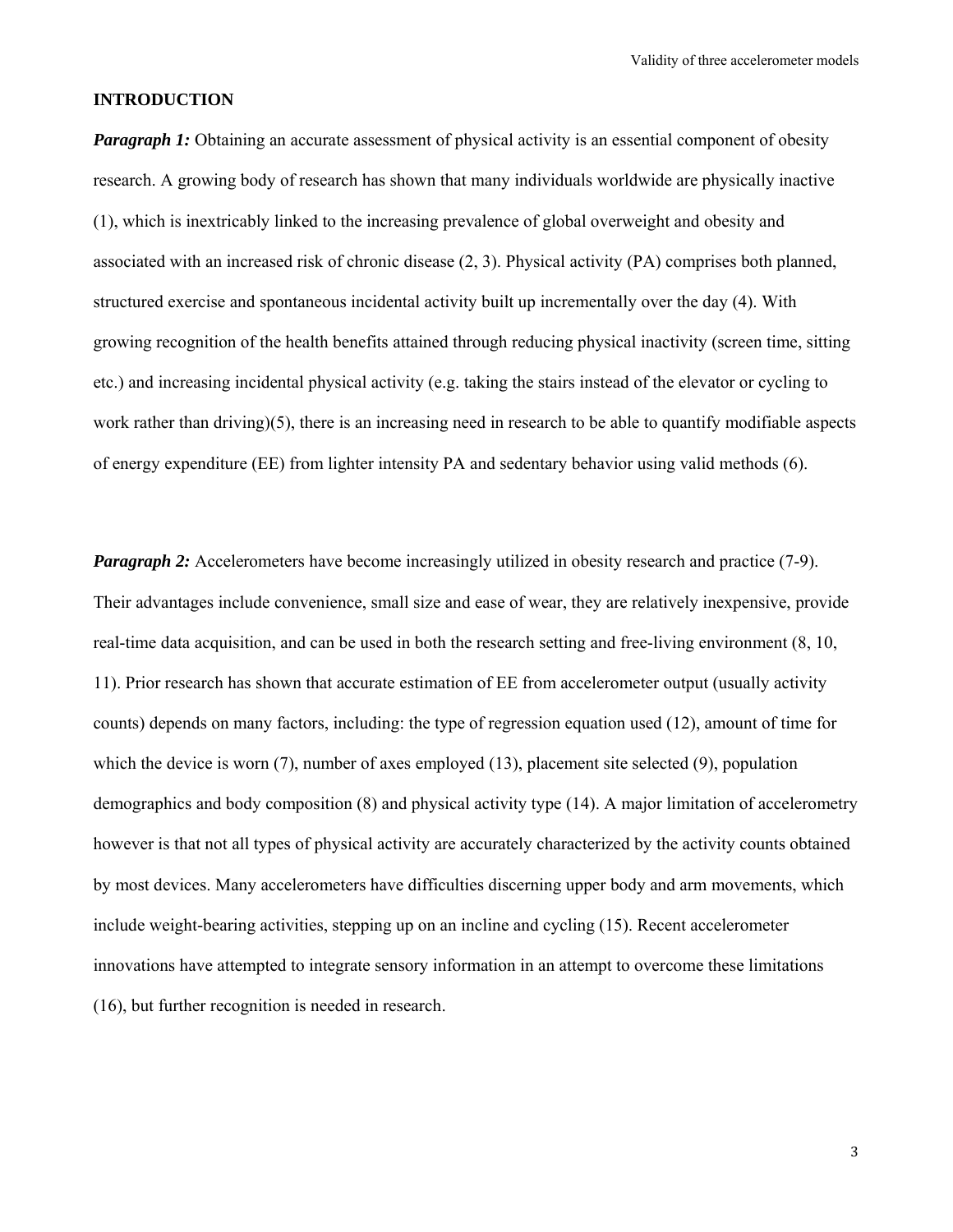*Paragraph 3:* While several studies have validated the use of accelerometers to predict energy expenditure in moderate to high-intensity PA exercise conditions, there is a paucity of relative validity studies where accelerometers are compared to a reference method in the research literature for lighter intensities and sedentary activity. The few studies which have assessed the relative validity of several different accelerometers under sedentary and light PA conditions have shown conflicting results (11). While some studies have shown accelerometers to be accurate for predicting EE when appropriate regression equations were utilized (12, 13), others have reported over- (17, 18) and underestimations of EE (19-21). Thus, the ability of accelerometers to accurately quantify the energy cost of sedentary and lighter-intensity PA remains in question (11, 22). There is a need for further validation studies to assess the role of accelerometers in the context of sedentary and lighter PA, which reflects the lifestyle of overweight and obese individuals.

*Paragraph 4:* The aim of this study was to investigate the relative validity of three different commercially available accelerometers (Actigraph GT1M, RT3 and SenseWear Armband) for estimating energy expenditure in a sedentary environment, compared simultaneously with whole room calorimetry as a reference method. Furthermore, accelerometers used in this study each had a different number of measurement axes and were placed at different body locations.

#### **METHODS**

*Paragraph 5*: This was a validation study comparing EE predicted by three different accelerometers with EE measured in a whole room calorimeter (WRC) facility over a four-hour period in normal healthy adults. Participants were required to wear all three accelerometers during the calorimeter stay. Measured (WRC) and predicted (accelerometer) energy expenditure were compared to establish the accuracy and relative validity compared to the WRC of each accelerometer, throughout the trial period and while participants performed two 10-minute low-intensity exercises (stepping and cycling). The protocol used in this study was approved by the University of Wollongong Ethics Committee (HE09/208).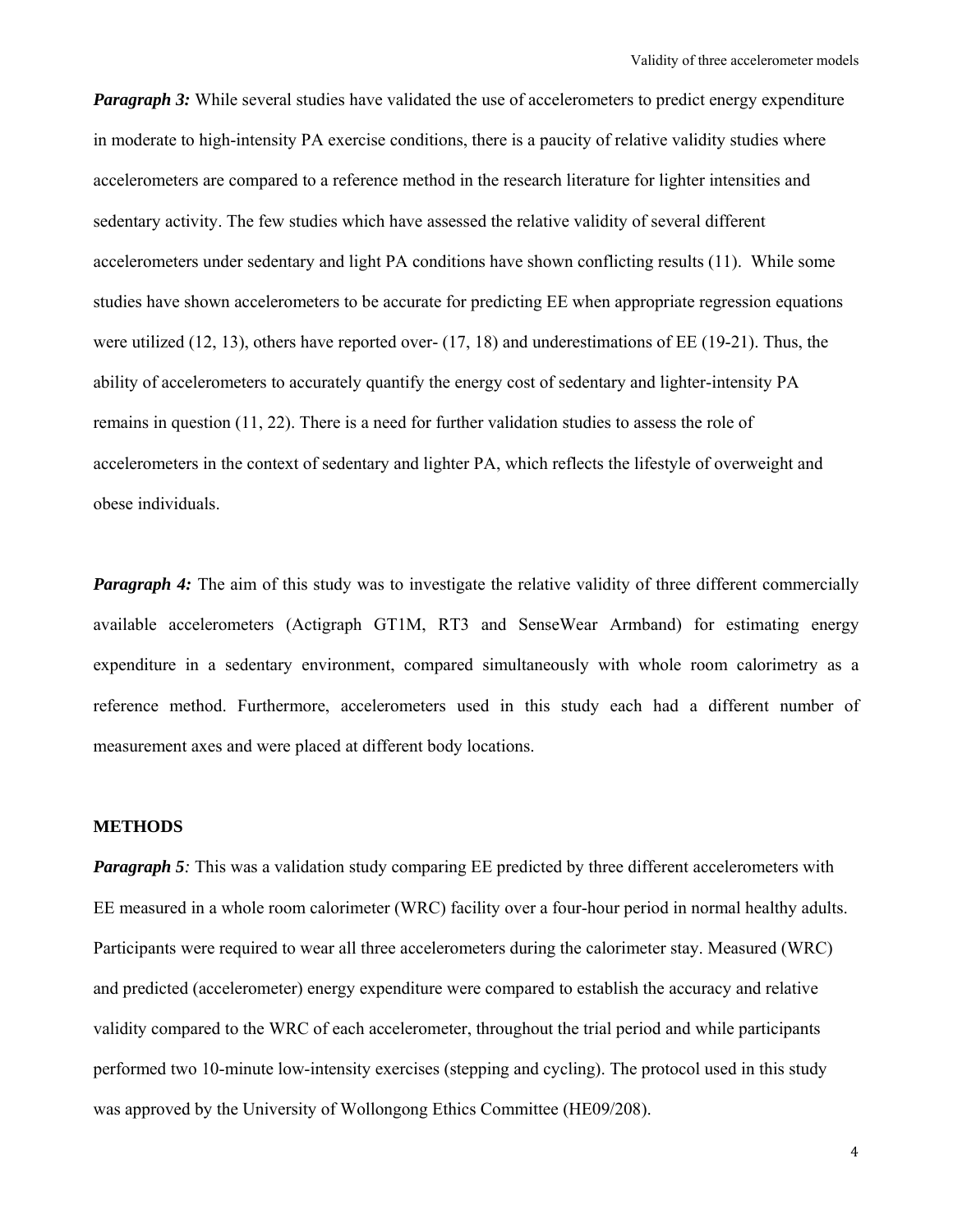#### **Participants**

*Paragraph 6*: Adult participants were recruited from the general population of staff and students at Wollongong University via flyers and announcements. All participants reported being free of metabolic illnesses and chronic conditions (e.g. diabetes and thyroid disorders) and were not taking any medications known to affect energy metabolism. Informed written consent was obtained from all participants after an explanation of the purpose and procedures of the study.

#### **Experimental protocol**

*Paragraph 7*: Prior to the calorimeter stay, participants attended an information session where habitual physical activity (23) and dietary intake were assessed (24). Height, weight and percentage of body fat were measured (in light clothing, without shoes) using a stadiometer and leg-to-leg bioelectrical impedance scales (Tanita Corp, model UM019, Tokyo). Body mass index was calculated and waist and hip measurements were taken to assess regional fat distribution. Participants were then shown the WRC facility, to ensure they were comfortable with the stay in the chamber.

*Paragraph 8:* For the calorimeter visit, participants were asked to fast and restrict caffeine for at least 10 hours, as well as refrain from strenuous physical activity the day before. All participants were inside the WRC for four hours; entering between 0800 and 0830 and exiting from 1200 to 1230. Prior to entering the WRC, each participant had all three accelerometers attached at designated hip and arm sites. The Actigraph GT1M (ACT) was secured randomly to the right or left hip at the anterior superior iliac spine, with the RT3 positioned contralateral to the ACT. The SenseWear Armband (SWA) was positioned on the tricep of the dominant arm. Each device was pre-programmed with information about gender, age, height and weight of participants, to allow for EE estimation. One hour after entering the WRC, participants were provided with breakfast based on the participants' usual intake and energy needs, calculated to meet 30% of daily energy requirements, using predictive equations (25). The macronutrient profile was standardized (15% protein,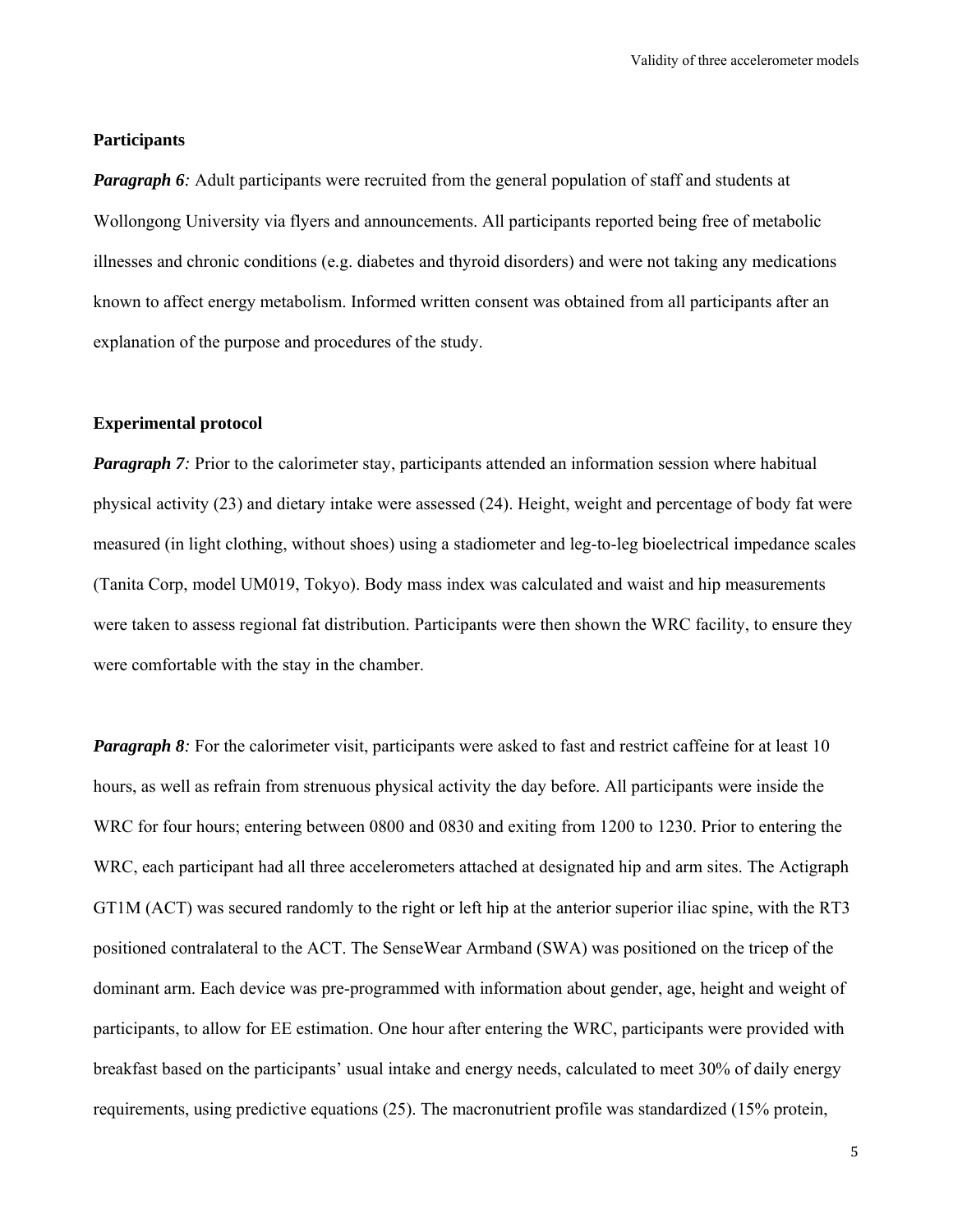30% fat, 55% carbohydrate) for each participant using FoodWorksv7.0 software (Xyris Software, Brisbane, Australia, Professional Edition).

*Paragraph 9*: While inside the WRC, participants were required to perform two 10-minute exercises (stepping and stationary cycling) at a low intensity, which provided structured activities to allow for a comparison between accelerometers. These activities were selected, as both have previously been validated with an accelerometer at greater intensities (12, 26) and options for different exercise protocols within the WRC are limited due to the constrained environment. Exercises were performed at 120 minutes (stepping) and 170 minutes (cycling). The *stepping exercise* involved stepping up (step height 233mm) to a metronome set at 40 beats per minute and stepping down to the subsequent beat, equating to 20 steps per minute. Instructions were provided to allow the arms to swing naturally. The *cycling exercise* involved stationary cycling for 10-minutes at 60rpm, with a preset intensity of 50 watts (Monark, Ergomedic 828E, Sweden). Outside the structured exercise protocol, participants were free to engage in any sedentary activities. Sedentary activities available were: sitting in a chair watching television, using a computer, or desk work, which involved writing or reading. Participants were free to mobilise within the WRC, though were discouraged from engaging in any physically demanding activity. Following the completion of each calorimeter stay, height, weight and body fat were re-recorded.

#### **Instrumentation**

*Paragraph 10*: The three accelerometers used in this study were the Actigraph GT1M [ACT], RT3 and SenseWear Armband [SWA]. The ACT (Actilife v.4.1.1 Firmware v.3.2.0, Pensacola, FL, USA) is a dualaxial accelerometer (38mm x 37mm x 18mm; 27g) measuring accelerations in the vertical and horizontal planes by means of a solid-state monolithic sensor (27). ACT output is digitized by a twelve-bit Analog to Digital Convertor (ADC) at a rate of thirty times per second (30 Hertz) and detects acceleration ranging from 0.05 to 2.5 G. The acceleration signal is filtered (0.25–2.5Hz), rectified and integrated in a capacitor. The RT3 accelerometer (Stayhealthy Inc., v1.2, Assist v1.0.7, Monrovia, CA, USA) is a tri-axial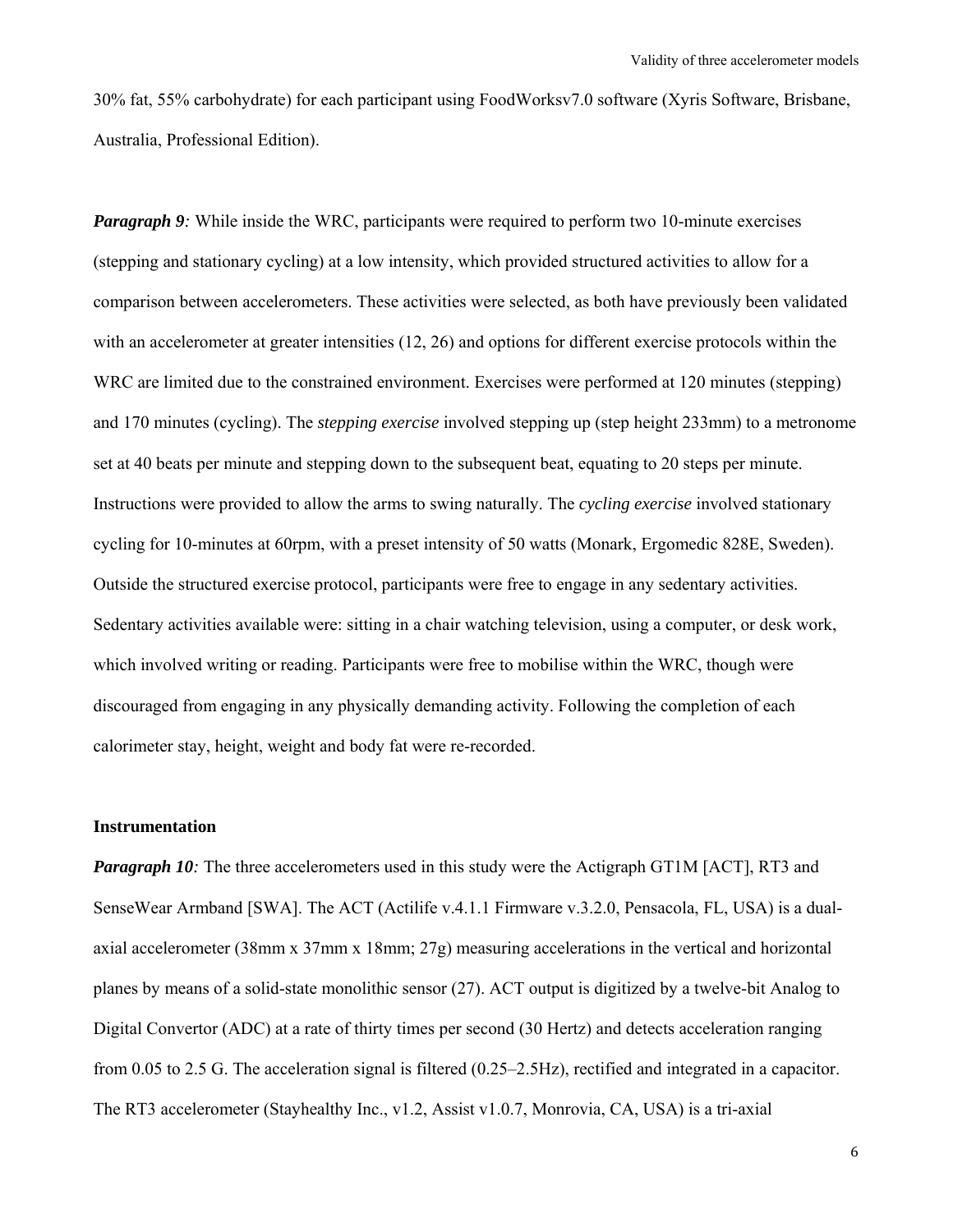accelerometer (71mm x 56mm x 28mm; 65.2g, including battery) measuring vectors in the vertical, anteroposterior and mediolateral planes. The SWA (SenseWear Professional 3, Bodymedia, Inc., v6.1.0, Pittsburgh, PA, USA) is a wireless, multisensory activity monitor worn over the triceps muscle on the dominant arm. The SWA integrates data from a dual axial accelerometer, galvanic skin response sensor (GSR), heat flux sensor, skin temperature sensor and near-body ambient temperature sensor, to estimate EE under free-living conditions. The SWA continually updates its software to calculate activity specific algorithms, though the direct contribution of each sensor to predict EE is not published (16).

#### **Whole room calorimeter (WRC)**

*Paragraph 11:* The calorimeter facility located at University of Wollongong measures oxygen consumption and carbon dioxide production through airtight, ventilated and air-conditioned chambers. Details of the protocols and operating conditions have been previously published  $(28)$ . Rates of oxygen consumption  $(Vo<sub>2</sub>)$ and carbon dioxide production (*V*co<sub>2</sub>) were calculated by the flow rate of gases out the chamber and the concentrations of inlet and outlet air from the chamber, according to Schoffelen et al (29). EE was calculated through gaseous exchange using the Weir equation (30). Prior to each visit, the gas analyzers were calibrated and the accuracy and precision regularly tested by alcohol combustion.

#### **Data processing and statistical procedures**

*Paragraph 12*: Both the RT3 and SWA utilized proprietary manufacturer equations to predict EE, while the Actigraph offers the Work-Energy Theorem and Freedson Equation (27, 31) to estimate EE. For this study, we applied Crouter's (12) 2-way regression equation for Actigraph values for the following reasons: *i)* it has previously been shown to provide greater accuracy under the state of light-intensity exercise (12, 19); *ii)* more recent studies have shown that linear regression models poorly predict energy expenditure from accelerometer output (32, 33). While a revised Crouter equation exists to prevent misclassification of activities commencing in the middle of an ACT minute (34), a recent study has shown that this equation underestimates EE for lighter activity when compared with the initial equation (35). This was also apparent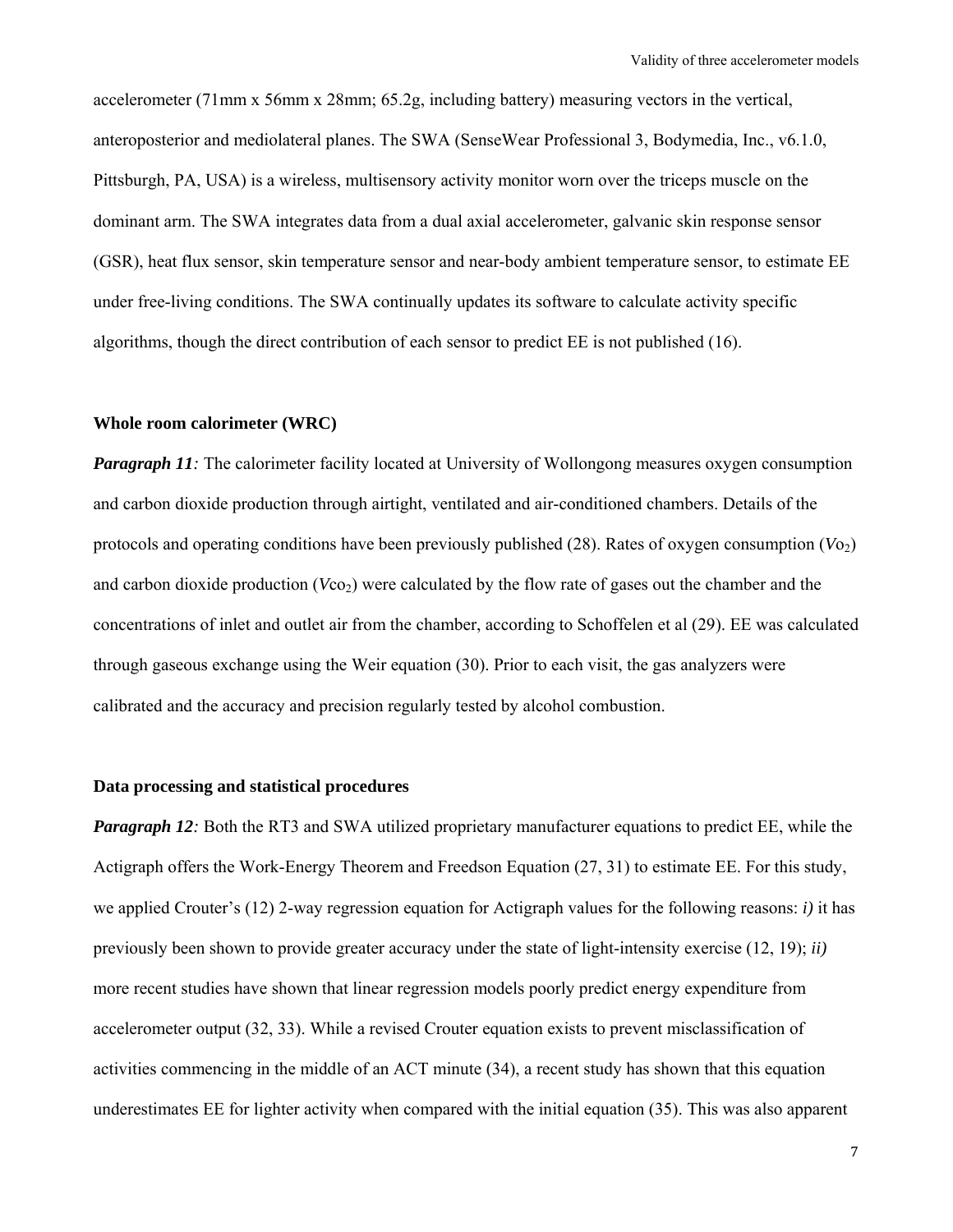during preliminary testing in our study, so the revised equation was not used. Activity counts in the vertical axis for the Actigraph were stored in 10s epochs to allow for Crouter's EE equation, and subsequently transformed into one-minute epochs for a comparison between accelerometers. All data for the RT3 and SWA were collected in one-minute epochs. The WRC samples room air every two minutes, and averages data into 10-minute epochs to calculate EE. The initial and final 10-minutes of WRC data were not used in the analyses, to allow for artifact from participants entering and exiting the chamber.

*Paragraph 13*: Relative validity was assessed by comparing absolute EE to the WRC values for both exercises and throughout the trial period, as well as on a minute-by-minute basis, using the following procedures:

*i)* Totals were calculated for participant EE during 10-minutes of stepping and cycling exercise, and for unstructured activity with the remainder of the trial (200 minutes of data averaged for analysis into a 10 minute period for comparison with the other activities).

*ii)* To determine the relative validity of each device compared with WRC, Bland-Altman plots of the difference in EE estimated by each accelerometer and EE measured by WRC were used (36). Percentage difference was calculated as:  $[(predicted EE - measured EE)/measured EE] x 100]$ .

*iii)* Data were further analyzed for minute-to-minute differences in EE between each accelerometer for both exercises. However, as the EE data from the WRC is calculated for each 10-minute time period, a comparison to the reference could not be made for the exercises.

*Paragraph 14:* In order to compare the periods of stepping, cycling and unstructured activity in a single analysis, a non-exchangeable multivariate hierarchical Bayesian model was used (37). Classical (or frequentist) methods of statistical analysis assume that each individual study is one in a long running series of experiments in which the current study estimates are likely to lie within the stated confidence intervals 95% of the time, these methods assume that only repeatable experiments have a probability. Bayesian methods ascribe a probability distribution to the study estimate which reflects our prior belief and about the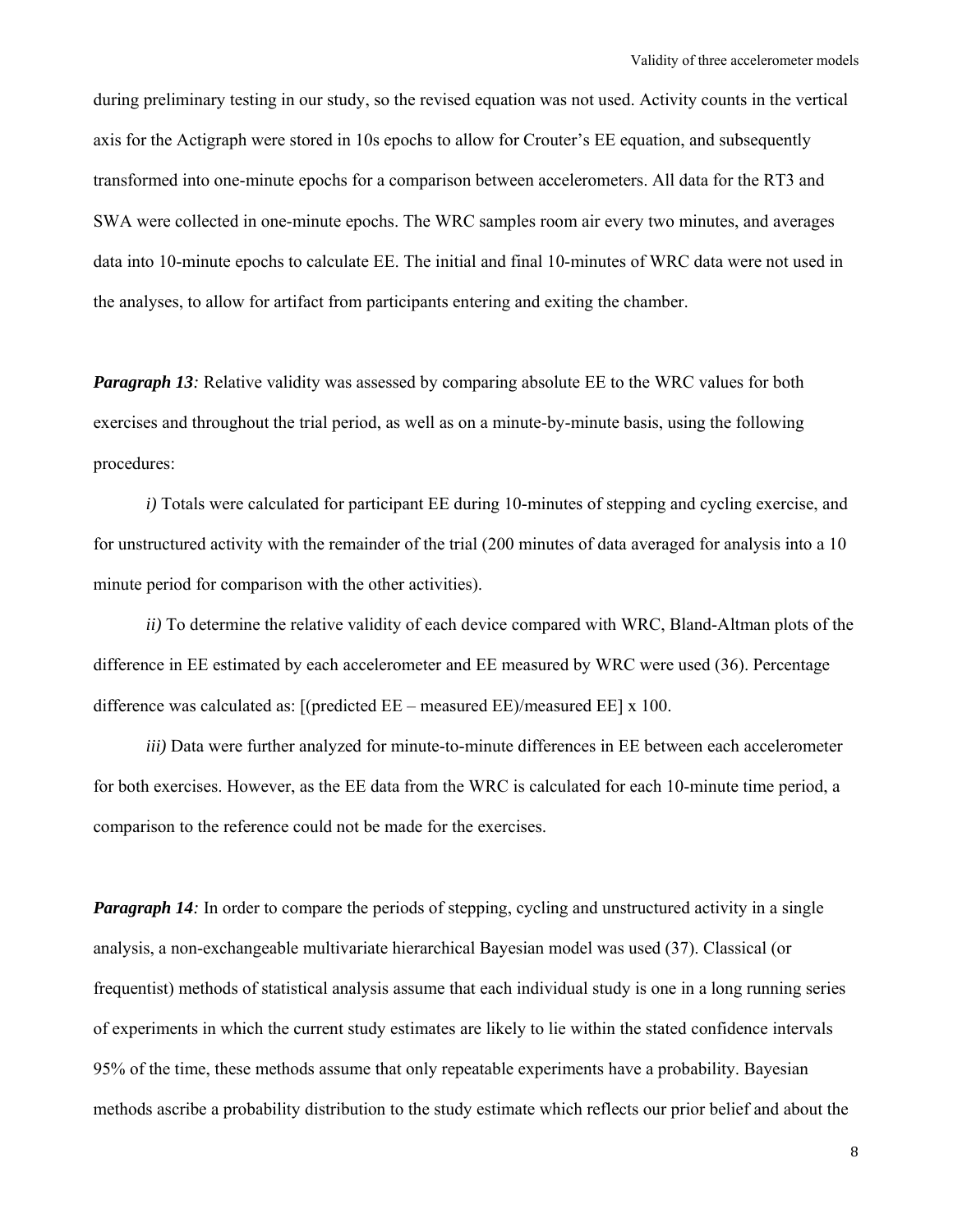mean combined with the study data, in this framework the probability reflects uncertainty, both the uncertainty related to random sampling as recognized by the classical (frequentist) framework and the uncertainty of not knowing the true value. In the Bayesian framework the unknown population parameter is modeled with a probability distribution rather than being considered as a fixed (unknown) single value as in the classical framework (38). Bayesian methods have advantages over frequentist methods in the natural incorporation of hierarchical data, missing data and their effectiveness with estimation in small sample sizes all of which provide advantages in physical activity research (37, 39, 40). In this hierarchical model, there are repeated measurements by the four methods made on the same subjects, where there is an assumption that the underlying value of the measurement could be continually changing. In this case, the estimate of limits of agreement is made by modeling the paired differences (41). Units employed are the 10-minute period of stepping, the 10-minute period of cycling and the remaining period of 200 minutes averaged over a 10-minute period. As measurements in this type of analysis can be highly correlated we used a large number of simulations, multiple chains, over-relaxation and a substantial burn in period to reduce any effect of autocorrelation. One hundred thousand simulations were run in four parallel chains (with over-relaxation) with the first 5,000 iterations discarded as a burn in period allowing stabilization of the model (WinBUGS) version 1.4 MRC Cambridge (42)). Models were checked for convergence using the trace history plots of the simulations. The median and 95% credible region are reported, which is equivalent to the 2.5 and 97.5 percentiles of the posterior distribution. A repeated-measures MANOVA was used to assess difference between methods (ACT, RT3, SWA and WRC) and the three activity periods (stepping, cycling and unstructed activity). The repeated measures MANOVA accounts for the correlation between the energy expenditure assessed using the four different methods.

This model is used to compare the individual activities as distinct from the hierarchical model which compares the whole trial period. Analyses were conducted using SPSS for Windows (V17.0, SPSS, Chicago, IL) and two-tailed statistical significance set at  $p<0.05$ .

#### **RESULTS**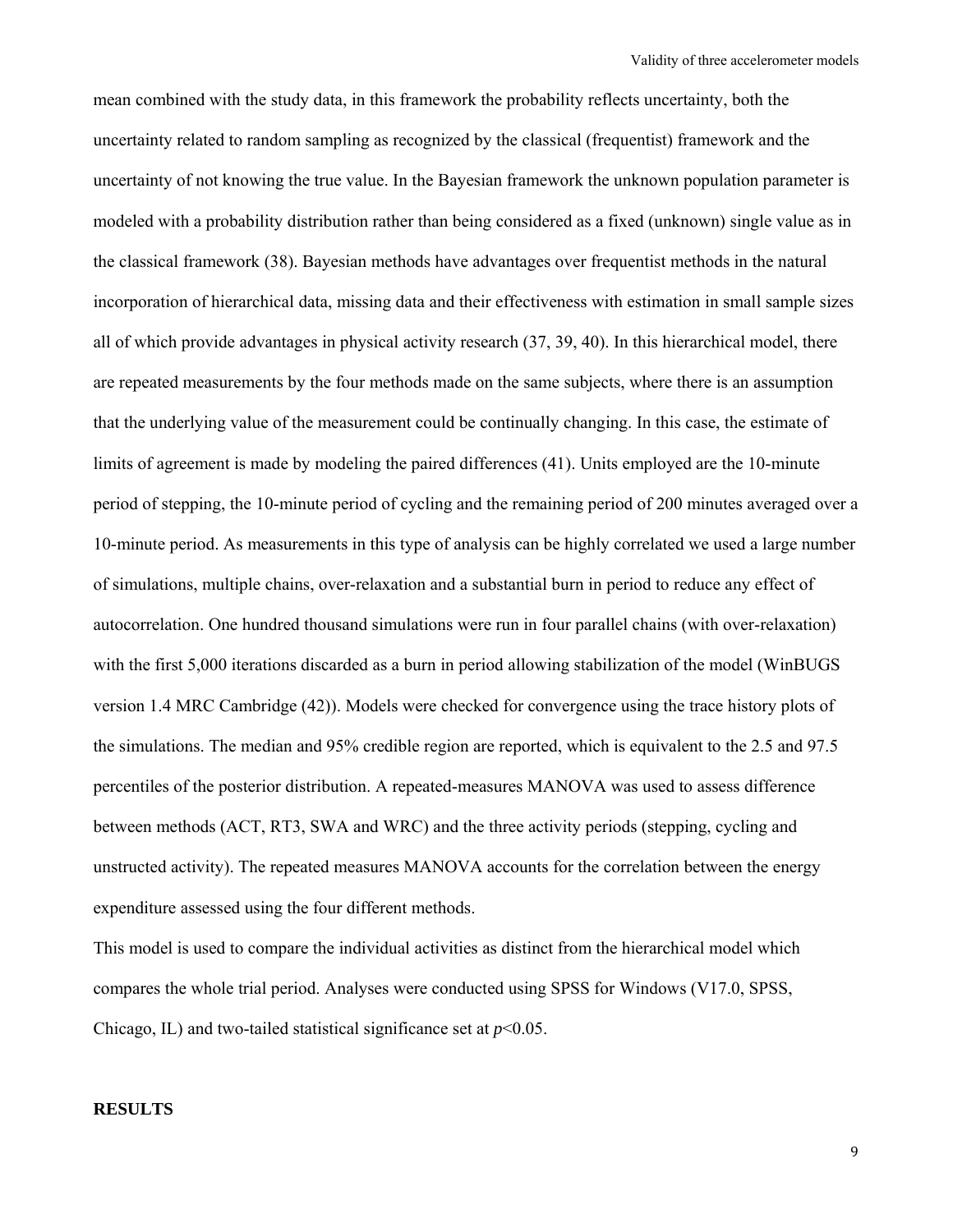#### **Participant Demographics**

*Paragraph 15*: Twenty-three (12 female, 11 male) healthy, adult participants completed the study.

Participant physical characteristics are displayed in Table 1. Software error resulted in Actigraph data loss

for one participant.

| Variable          | Mean $\pm$ SD (total range)   |
|-------------------|-------------------------------|
|                   |                               |
| Age (years)       | $25.3 \pm 6.3$ (19-43)        |
|                   |                               |
| Height (m)        | $1.75 \pm 0.84$ (1.59–1.90)   |
|                   |                               |
| Weight (kg)       | $69.3 \pm 10.1 (50.9 - 94.5)$ |
|                   |                               |
| BMI $(kg.m^{-2})$ | $22.6 \pm 2.7$ (17.1–28.0)    |
|                   |                               |
| Body Fat $(\% )$  | $21.8 \pm 7.3$ (10.7–36.0)    |
|                   |                               |
| Waist (cm)        | $75.4 \pm 7.7$ (63.3–92.0)    |
|                   |                               |
| W:H ratio         | $0.80 \pm 0.06$ (0.66–0.89)   |
|                   |                               |

Table 1. *Physical characteristics of participants (n=22)*

BMI, body-mass index; W:H, waist to hip.

#### *Absolute differences in EE*

*Paragraph 16*: To compare each accelerometer with the WRC over the whole (220 minute) trial, a multivariate non-exchangeable Bayesian analysis was conducted. This allowed for all information to be analyzed simultaneously (with the addition of the missing ACT data from the one subject), while providing greater power and increased statistical robustness. In this framework, the WRC was significantly different to EE predicted by all accelerometers (Table 2). The SWA and ACT accelerometers were not significantly different to one another, while the RT3 gave lower EE results than both the other accelerometers.

Table 2. *Estimates of bias and the median (kcal/10min) with associated 95% credible regions (95% CR) for pair-wise comparisons of EE measured by the WRC and three accelerometers (ACT, RT3 and SWA) over the whole trial.* 

| Pair-wise comparisons | Bias $(kcal/10min)^a$ | Median $(95\% \text{ CR})$ , kcal/10min |
|-----------------------|-----------------------|-----------------------------------------|
| $ACT-WRC$             | $-4.23 \pm 1.30$      | $-4.24(-6.79,-1.68)$ *                  |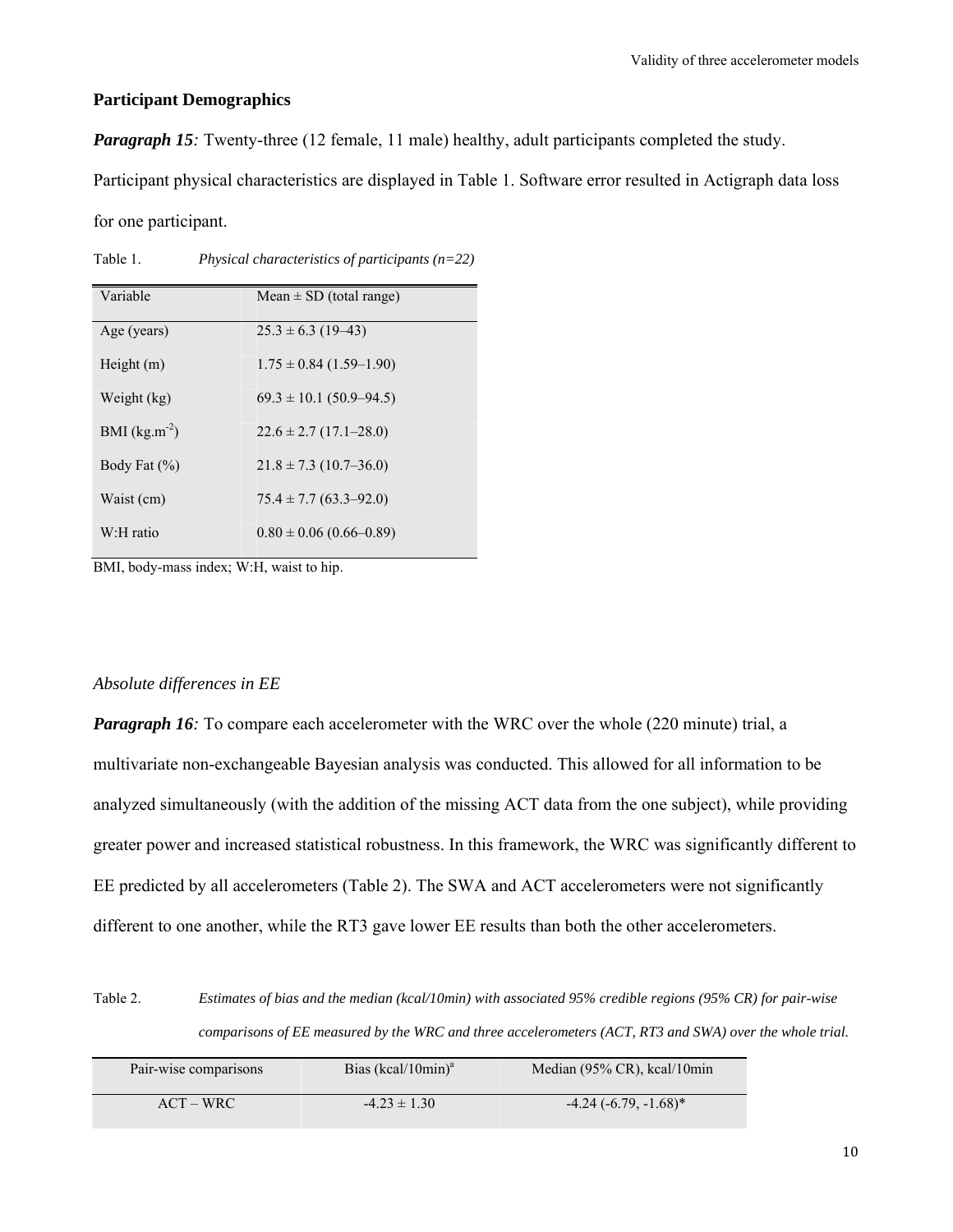| $RT3 - WRC$ | $-9.96 \pm 1.00$ | $-9.97 (-11.93, -8.01)^*$  |
|-------------|------------------|----------------------------|
| $SWA-WRC$   | $-5.80 \pm 1.13$ | $-5.78$ $(-8.10, -3.65)^*$ |
| $RT3 - ACT$ | $-5.73 \pm 1.22$ | $-5.73$ $(-8.15, -3.38)^*$ |
| $SWA - ACT$ | $-1.56 \pm 1.17$ | $-1.55$ ( $-3.86$ , 0.72)  |
| $SWA - RT3$ | $4.16 \pm 1.06$  | $4.16(2.09, 6.27)^*$       |

ACT, Actigraph; SWA, SenseWear Armband; WRC, Whole Room Calorimeter.

<sup>a</sup>Values are means  $\pm$  SD. \*Results which do not contain 0 in the CR are significantly different ( $\alpha$ <0.05) using a multivariate hierarchical Bayesian model.

## Table 3. *Predicted EE for the ACT, RT3 and SWA accelerometers compared to EE measured by the Whole Room Calorimeter*

|                 | Activity                 |                         |                       |  |
|-----------------|--------------------------|-------------------------|-----------------------|--|
| Method          | <b>Stepping Exercise</b> | <b>Cycling Exercise</b> | Unstructured Activity |  |
|                 | (kcal/10min)             | (kcal/10min)            | (kcal/200min)         |  |
| <b>ACT</b>      | $40.11 \pm 6.83$         | $22.88 \pm 14.25*$      | $287.23 \pm 52.24*$   |  |
| RT <sub>3</sub> | $27.40\pm 6.35*$         | 19.94±4.71*             | $262.21 \pm 36.23*$   |  |
| <b>SWA</b>      | $38.94 \pm 7.66$         | $19.92\pm 6.18*$        | $280.12 \pm 38.53*$   |  |
| <b>WRC</b>      | $40.15 \pm 8.03$         | $33.99\pm 6.87$         | 338.75 ± 58.87        |  |

Values are means (SD).

ACT, Actigraph, SWA, SenseWear armband, WRC, Whole room calorimeter, Unstructured Activity, Whole trial minus

stepping and cycling exercises.

\*Significantly different from WRC,  $P < 0.05$ .

Table 4. *Percentage difference of energy expenditure estimated by ACT, RT3 and SWA compared with EE measured via the Whole Room Calorimeter*

|             | Percentage Difference <sup>a</sup> |          |         |         |                                |
|-------------|------------------------------------|----------|---------|---------|--------------------------------|
| Method      | Stepping                           | Exercise | Cycling |         | Exercise Unstructured Activity |
| $ACT - WRC$ |                                    | 0.1      |         | $-35.1$ | $-147$                         |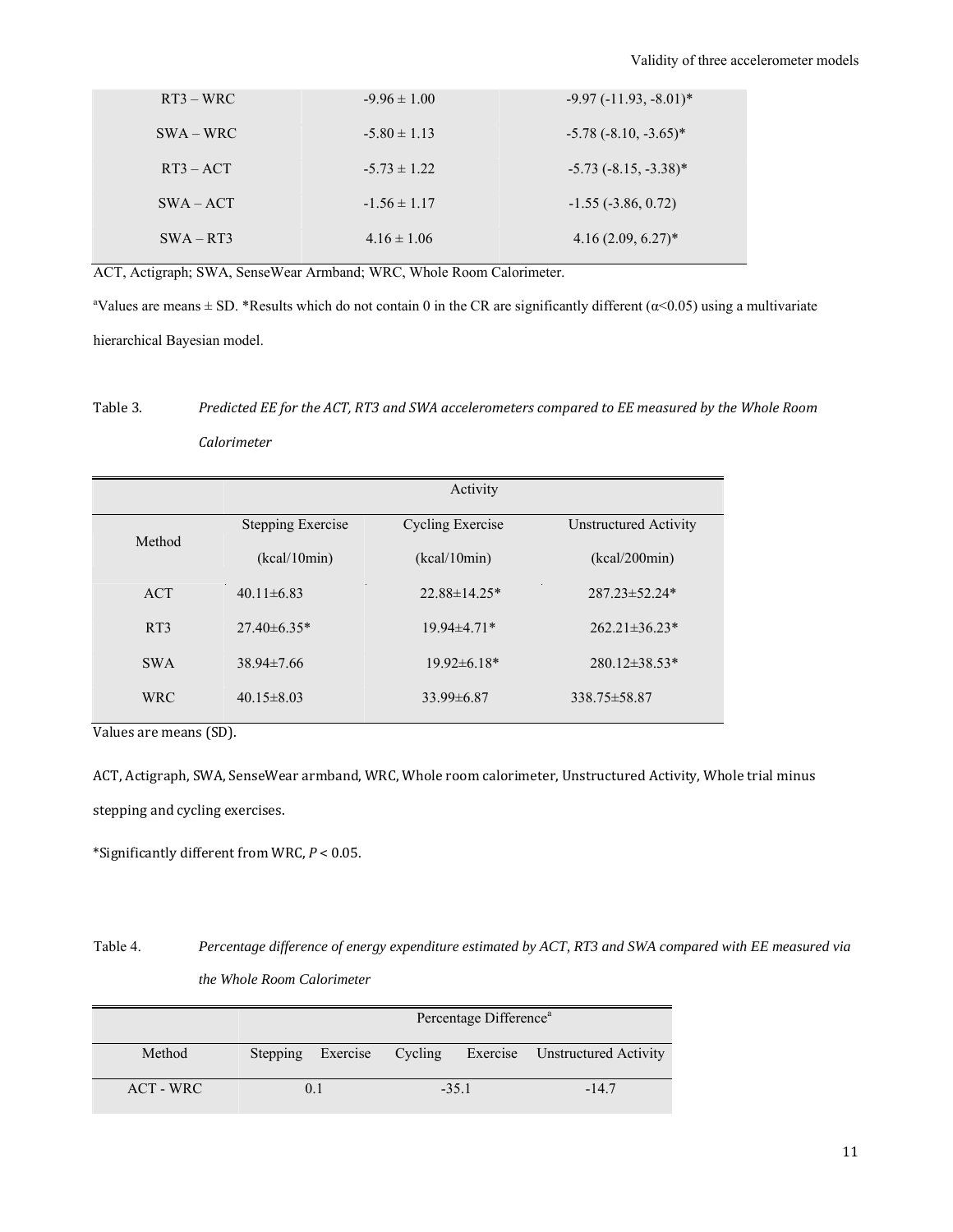| RT3 - WRC | $-31.7$ | $-62.7$ | $-22.7$ |
|-----------|---------|---------|---------|
| SWA - WRC | $-3.1$  | $-68.9$ | $-17.6$ |

ACT, Actigraph, SWA, SenseWear Armband, WRC, Whole Room Calorimeter. <sup>a</sup>Percentage difference: [(predicted  $EE$  – measured  $EE$ )/measured  $EE$ ] x 100.

*Paragraph 17:* EE measured by the WRC and predicted by accelerometers (in kcal) are presented in Table 3, differences expressed as a percentage are presented in Table 4. The repeated-measures MANOVA showed estimates of EE between accelerometers and the WRC during stepping demonstrated no significant difference for the ACT or SWA when compared with the WRC. RT3 stepping EE was 31.2% lower than the WRC, P<0.05). For cycling and unstructured activity, all 3 accelerometers significantly underestimated EE  $(P < 0.05)$ . The correlation coefficients between the WRC and the ACT, RT3, and SWA are as follows respectively: stepping, 0.488, 0.400 and 0.551; cycling, 0.177, 0.209, and 0.071; sedentary activity, 0.638, 0.725, and 0.800; and for the overall study 0.613, 0.680, and 0.809.

*Paragraph 18*: Distributions of bias for each accelerometer compared to the WRC are presented as Bland-Altman plots (Figure 1). For the stepping exercise (Figure 1A), the small bias, indicated by scores clustered close to the zero mark, and low percentage difference for the ACT and SWA illustrate a high degree of accuracy for estimating EE with this exercise. In contrast, the large bias and majority of scores bellow the zero line on the *y*-axis for the RT3 shows that this device tended to consistently underestimate for lightintensity stepping. For the cycling exercise and the unstructured activity, all devices exhibited a large degree of bias and a loose distribution of scores with wide limits of agreement, indicating poor precision and substantial underestimation of EE (on average > 11kcal/10mins for cycling; >51kcal/200mins for the unstructured activities).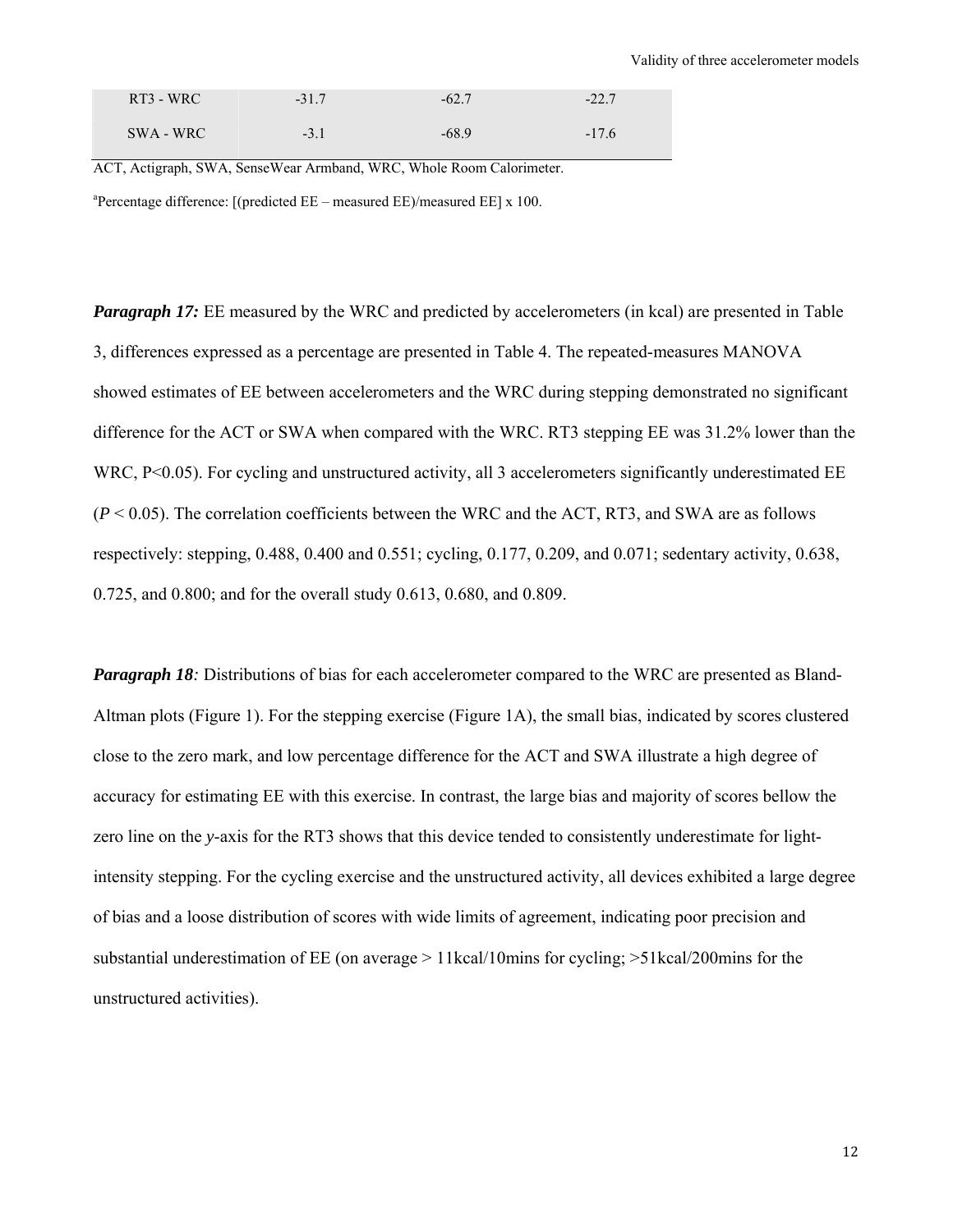Validity of three accelerometer models



C‐ Unstructured Activity 

#### *Minute-to-minute EE comparisons for exercises*

**Paragraph 19**: A comparison of minute-to-minute EE estimated by the ACT, RT3 and SWA during the exercises revealed a significant difference between devices for stepping  $(F_{2,65} = 17.31, P \le 0.001)$ , with an interaction between method and time also observed (*F*9.11 = 2.07, *P =* 0.01). *Post hoc* Bonferroni testing revealed that EE estimated by the RT3 was significantly lower than the ACT (95% CI =  $0.59 - 1.70$ , *P* <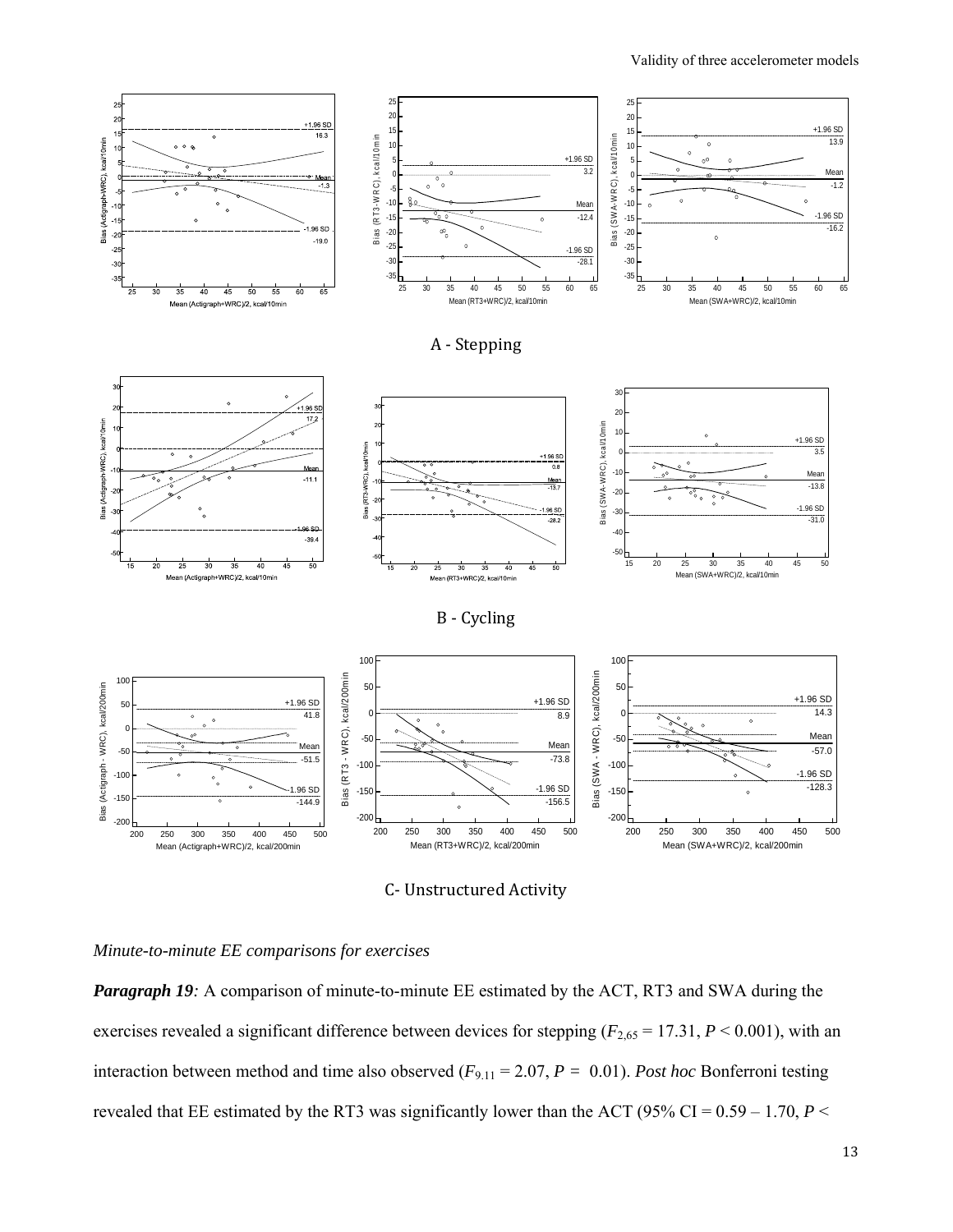0.001) and SWA (95% CI = 0.58 – 1.67,  $P < 0.001$ ), (mean difference = 1.15  $\pm$  0.22 and 1.13  $\pm$  0.22 respectively).

#### **DISCUSSION**

*Paragraph 20*: This study produced varied results depending on the type of activity. The ACT and SWA devices produced more accurate readings compared to the RT3, and were shown to be valid gauges for estimating EE during light-intensity stepping. All accelerometers exhibited poor capacity to predict EE from stationary cycling, and each device significantly underestimated EE from sedentary, unstructured activities over the remaining trial time period. On a minute-to-minute basis, the RT3 significantly underestimated stepping EE compared to the ACT and SWA devices.

#### *Stepping exercise*

*Paragraph 21*: The closest agreement between accelerometers and the WRC values was observed for stepping, with values from both the ACT and SWA devices within 3.1% of the measured EE value from the WRC. A previous study reported comparable accuracy with uniaxial accelerometry during a bench stepping exercise, using revised regression models (12). Other studies with have found accelerometers to underestimate EE during stepping (43) and stair walking exercises (19), though this difference may have been be due to our slower stepping protocol (20 steps/min), where we found the best performing device was comparable to the WRC (0.1% difference). Trends in underestimating the energy cost of stepping and stair walking seen in other studies (18, 44, 45) may be partly attributed to greater workloads and the additional EE required to ascend a staircase, as opposed to bench stepping. It has also been suggested that underestimation during stepping may result from an inability for accelerometers to account for vertical displacement, with the EE required to generate force during incline stepping being larger than the displacement measured (44). Another recent study confirmed that underestimation is likely occurring in the ascending phase (which requires greater effort) and overestimation ensuing during the subsequent decent (46).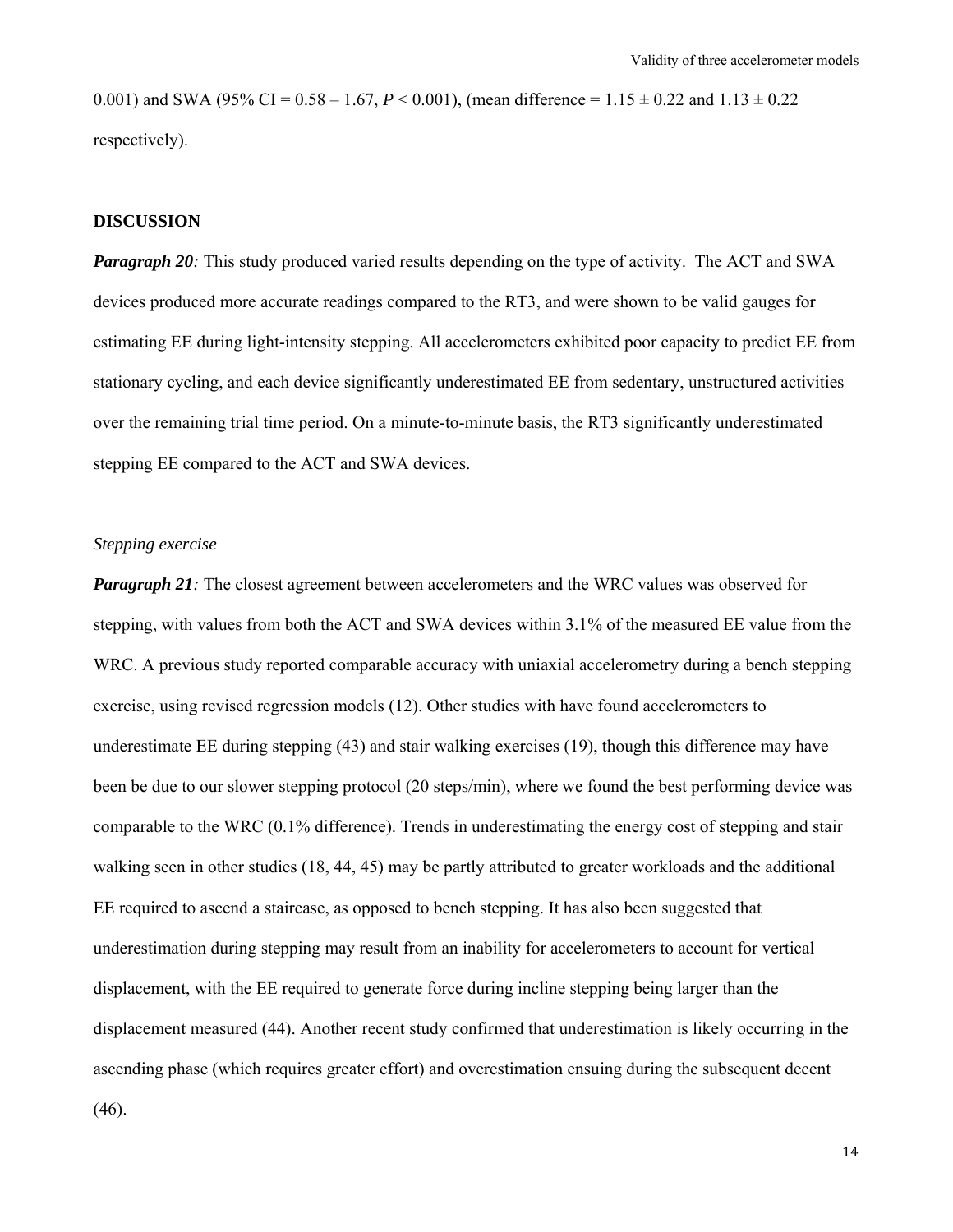*Paragraph 22*: Although prior research has recommended that accelerometers should be applied for differentiating activity levels rather than providing absolute estimates of EE (45), the high degree of accuracy observed for both the ACT and SWA in this study suggests that these devices can be used to estimate EE from stepping. However, while a high level of accuracy was observed within the study group, a large range did exist between individuals. In all, our results show that both hip and arm placed accelerometers are useful gauges for predicting EE during the light-intensity stepping exercise.

#### *Cycling exercise*

*Paragraph 23:* Our finding that the ACT, RT3 and SWA all exhibited poor predictive ability during the light-intensity cycling exercise is in agreement with several other trials (16, 44, 45). We found one study that did find the SWA provided valid estimates of EE during stationary cycling exercise, when subjects pedaled consistently at 60rpm at 60% of their predetermined  $V_{O_2,peak}$  (26). In this study, subjects burnt an average of 93.0kcal per 10 minutes vs 34.0kcal used in our trial, suggesting that higher PA intensity may have led to greater accuracy for this exercise. Overall however, underestimation of EE has most frequently been observed using a range of devices during stationary cycling, despite the employment of alternative algorithms and variations in device placement. These collective results suggest that at present, accelerometers are not appropriate tools to accurately quantify EE during light-intensity stationary cycling.

#### *Whole trial EE*

*Paragraph 24*: In agreement with most studies, our study found that accelerometers are poor at estimating the EE of sedentary lifestyle activities, particularly when upper body movements predominate (20, 46). Most accelerometers are unable to detect certain postural changes that would likely yield physiological differences in energy expenditure (47). As there were considerable arm movements during the trial e.g. using a keyboard and eating breakfast, we anticipated that the SWA armband placed on the upper body would detect this to a greater extent than the two hip-placed devices, providing more accurate estimates of EE. It was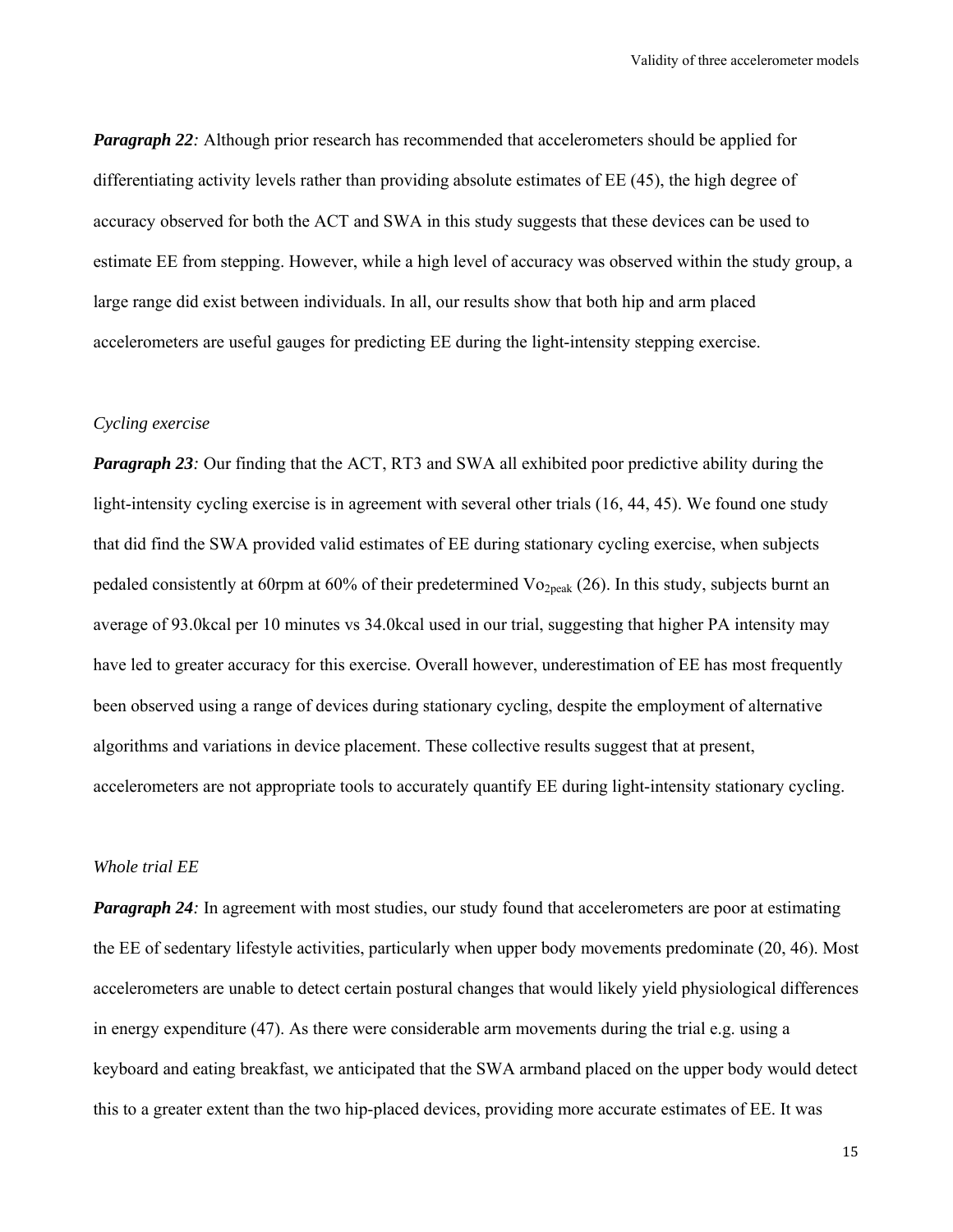further predicted that the additional SWA sensors, which detect temperature and galvanic skin response changes, would improve the overall validity of the device. However, our results demonstrated that incorporating sensory data with an upper body accelerometer did not lend further accuracy for estimating EE in a sedentary, unstructured environment.

*Paragraph 25:* A few studies have shown uniaxial accelerometers to be valid devices for estimating EE in sedentary environments. One study investigated the validity of an earlier Actigraph model (7164) to predict EE from a number of sedentary activities, such as filing papers and computer work (12). Using a novel algorithm, these devices were shown to be accurate in this setting. Another recent study demonstrated that uniaxial accelerometers can accurately predict EE from spontaneous low-intensity habitual activities from participants within a respiratory chamber (48). In our study, there was a significant difference between the measured WRC values and the (uniaxial) ACT accelerometer, but this may reflect our young, healthy study sample and the exercises performed. In all, the average difference between our measured (WRC) and predicted (ACT) value may have only minor clinical relevance in shorter, population-based studies that use the ACT to estimate absolute EE from sedentary activity.

*Paragraph 26*: Prior research has proposed that additional axes of measurement during lifestyle activities may be beneficial, due to an increased ability to detect horizontal movements which predominate in sedentary settings (18). However, in line with our findings, a number of studies investigating this assumption have reported little improvements in accuracy using three planes of reference compared to uniaxial accelerometry (20, 46, 49). While utilizing additional axes did not improve EE estimations for the accelerometers in our study, one recent study did find that accuracy was improved using the AC-210 triaxial accelerometer. (13). In this study, 21 Japanese male adults performed low-level and sedentary PAs during a 22.5 hour WRC stay. The authors reported that these devices provided accurate estimates when the horizontal plane was used to differentiate lifestyle activities, in combination with novel prediction equations derived from participants sleeping metabolic rate. Further investigation is required to ascertain the extent to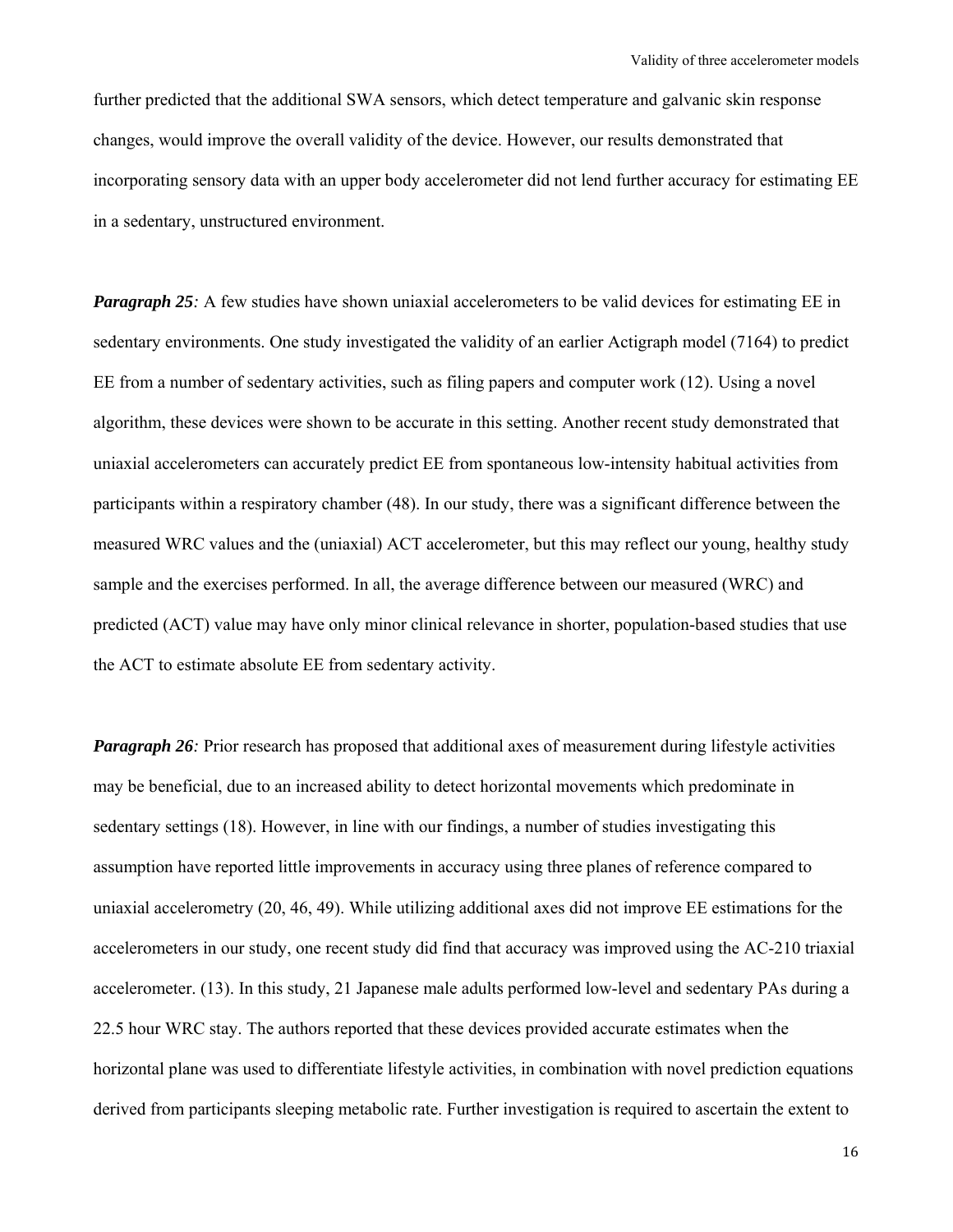which improvements in accuracy can be attributed to the device used, equations employed and the number of planes of reference.

*Paragraph 27:* Another potential explanation for the poor estimation of sedentary activities may be due in part to differences in sensor technology, sampling frequency and bandpass filtering (50), as some accelerometers have difficulty registering slower ambulatory movements (11). In comparisons between three Actigraph accelerometer models using mechanical oscillations, the recent GT1M Actigraph was found to be poorly suited for lighter activity, due to lower monitor sensitivity and a higher threshold for non-zero counts, compared to earlier models (22). In our study, it is possible that the frequency response of the Actigraph  $(0.25 - 2.5 \text{ Hz})$  was unable to detect sedentary behaviors accurately. Further research is needed to determine how monitor sensitivity and filtering affects prediction of EE for lighter activity.

*Paragraph 28:* The ability to accurately predict EE from exercise and incidental activity is dependant on the regression algorithm used with the accelerometer (50). Researchers utilising novel prediction equations to characterize different types of physical activity have consistently reported greater accuracy than when proprietary equations are used (12, 13). In our study, the ACT was the only accelerometer whereby the prediction equation could be user specified with the software. When the Freedson and Work-Energy Theorem equations were used, the Actigraph significantly underestimated EE for each exercise condition (data not shown), confirming findings in earlier studies (12, 17). Crouter's equation (12), which uses differences in the coefficient of variation on a 10 second interval basis to distinguish locomotor and nonlocomotor activity, significantly improved the accuracy of estimations in the current study. Preliminary testing with Crouter's refined equation (34) however showed EE was significantly underestimated for both exercises and unstructured activity. Further work is needed to develop and refine equations that accurately characterize the type and energy cost of sedentary activity.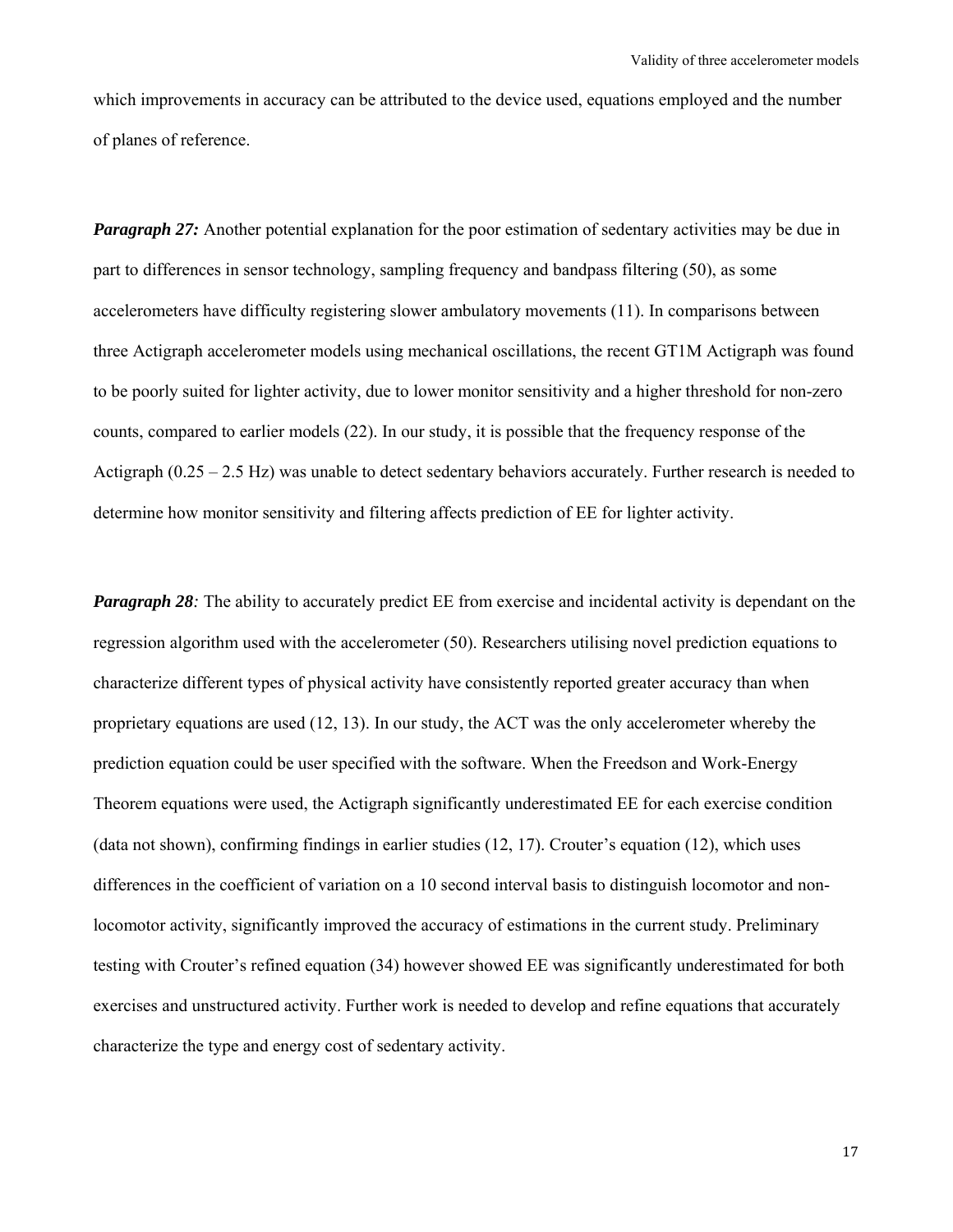*Paragraph 29*: The limitations of our study are reflected in our study sample and the possible presence of inter-monitor variability in measurements. The devices have been used in a number of trials, but had not been recently calibrated. The determination of calibration offset factors for the SWA and RT3 would reduce this small source of error. The study sample comprised young, fit and healthy adults, and this limits the generalizability of results to others of different body mass, fitness level or age. Some factors that can influence EE, such as daily exercise and menstrual cycle (8), were not controlled for, however with the length of the measurement period, this was not likely to bias results. In future, the use of larger study samples would allow for multiple regression modeling to determine whether fat mass and fat-free mass impart a bias on EE predicted by accelerometers. The development of accurate equations and site selection to allow prediction of EE from cycling is another future research avenue.

#### **CONCLUSIONS**

*Paragraph 30:* This study was one of only a few studies investigating the relative validity of commercially available accelerometers with different numbers of measurement axes in a sedentary environment. It has shown that for the accelerometers used in this trial, incorporating additional sensory data and planes of reference do not lend further accuracy to estimates of EE during light exercise and unstructured activity. While the ACT and the SWA devices produced the most valid estimates of EE during the stepping exercise, all devices were poor at estimating EE from stationary cycling and unstructured, sedentary activity within the WRC. The high variability in individual scores evidenced during Bland-Altman testing suggests that accelerometers are best utilized for the assessment of stepping at a population, rather than individual level. Overall, the results from this study provide a valuable contribution to the small body of literature examining the accuracy of different accelerometers within controlled, sedentary settings. Additional validation studies are warranted in natural, real life environments to determine the appropriate use of accelerometers with inactive populations and provide further understanding of the relationships between obesity, physical activity and health.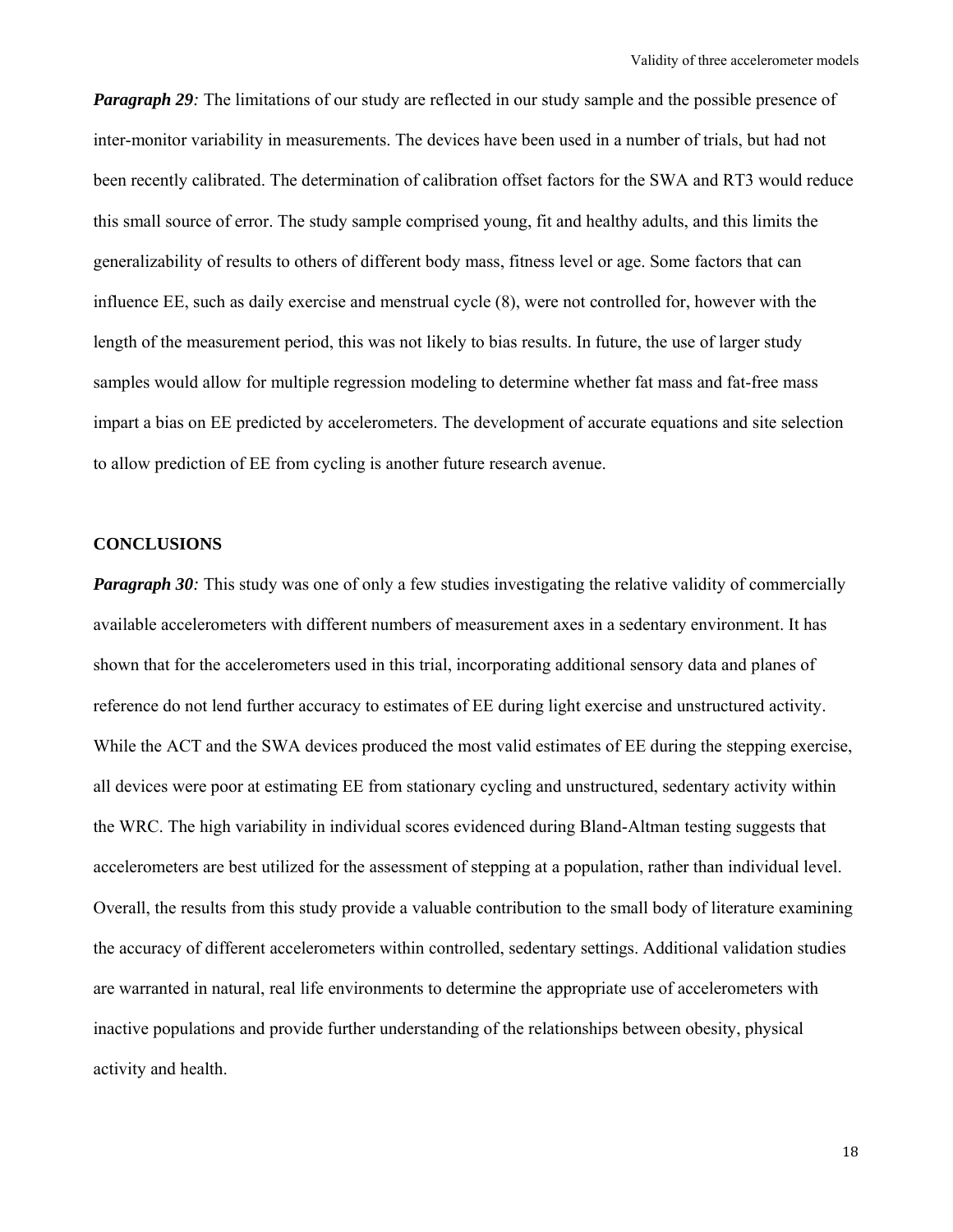#### **Acknowledgements**

We thank all participants who volunteered time and energy for this study. We would also like to thank Dr Tanya Strevens for editing the manuscript.

#### **Funding source**

This study was funded by the Smart Foods Centre, University of Wollongong. Results from the current study do not constitute endorsement by the International Society for Physical Activity and Health. There is no conflict of interest and the authors declare no professional relationships with any companies or manufacturers who may benefit from the studies results.

#### **REFERENCES**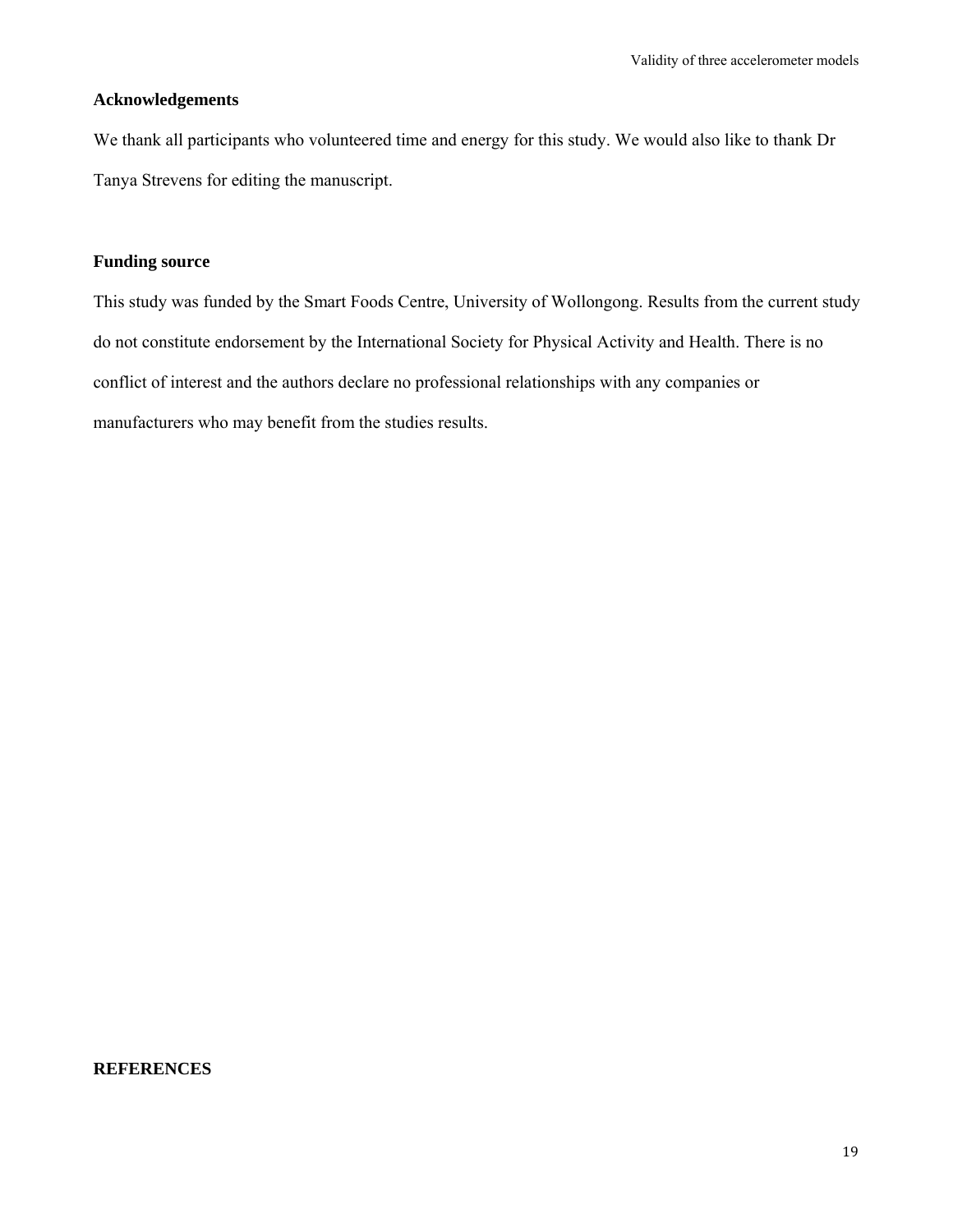- 1. Hansen BH, Kolle E, Dyrstad SM, Holme I, Anderssen SA. Accelerometer-Determined Physical Activity in Adults and Older People. *Med Sci Sports Exerc*. 2012;44(2):266-72.
- 2. Healy GN, Wijndaele K, Dunstan DW, Shaw JE, Salmon J, Zimmet PZ, Owen N. Objectively measured sedentary time, physical activity, and metabolic risk. *Diabetes Care*. 2008;31(2):369-71.
- 3. WHO. Obesity: preventing and managing the global epidemic. Report of a WHO consultation. In: *Report of a WHO consultation*. WHO Technical Report Series 894, 2000:250.
- 4. Caspersen CJ, Powell KE, Christenson GM. Physical activity, exercise, and physical fitness: Definitions and distinctions for health-related research. *Public Health Rep*. 1985;100(2):126-31.
- 5. Ziviani J, Scott J, Wadley D. Walking To School: Incidental Physical Activity in the Daily Occupations of Australian Children. *Occup Ther Int*. 2004;11(1):1-11.
- 6. Lubans DR, Hesketh K, Cliff DP, Barnett LM, Salmon J, Dollman J, Morgan PJ, Hills AP, Hardy LL. A systematic review of the validity and reliability of sedentary behaviour measures used with children and adolescents. *Obes Rev*. 2011;12(10):781-99.
- 7. Jerome GJ, Young DR, Laferriere DAN, Chen C, Vollmer WM. Reliability of RT3 Accelerometers among Overweight and Obese Adults. *Med Sci Sports Exerc*. 2009;41(1):110-4.
- 8. Dellava JE, Hoffman DJ. Validity of resting energy expenditure estimated by an activity monitor compared to indirect calorimetry. *Br J Nutr*. 2009;102(1):155-9.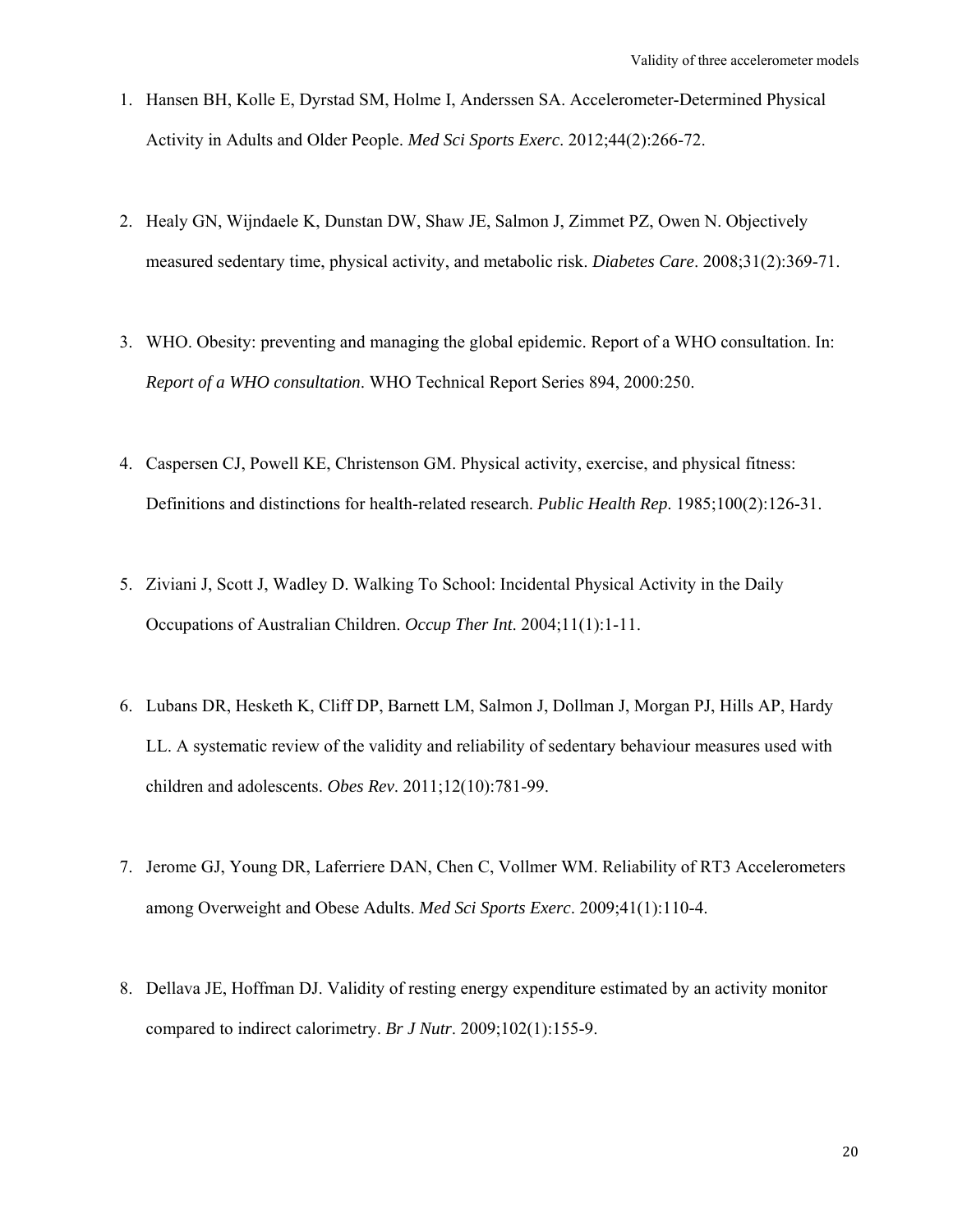- 9. Trost SG, McIver KL, Pate RR. Conducting accelerometer-based activity assessments in field-based research. *Med Sci Sports Exerc*. 2005;37(11 Suppl):S531-43.
- 10. Plasqui G, Westerterp KR. Physical activity assessment with accelerometers: an evaluation against doubly labeled water. *Obesity*. 2007;15(10):2371-9.
- 11. Ward DS, Evenson KR, Vaughn A, Rodgers AB, Troiano RP. Accelerometer Use in Physical Activity: Best Practices and Research Recommendations. *Med Sci Sports Exerc*. 2005;37(11):S582- S8.
- 12. Crouter SE, Clowers KG, Bassett DR, Jr. A novel method for using accelerometer data to predict energy expenditure. *J Appl Physiol*. 2006;100(4):1324-31.
- 13. Midorikawa T, Tanaka S, Kaneko K, Koizumi K, Ishikawa-Takata K, Futami J, Tabata I. Evaluation of low-intensity physical activity by triaxial accelerometry. *Obesity*. 2007;15(12):3031-8.
- 14. Bonomi AG, Goris AH, Yin BI, Westerterp KR. Detection of type, duration, and intensity of physical activity using an accelerometer. *Med Sci Sports Exerc*. 2009;41(9):1770-7.
- 15. Bassett DR, Jr. Validity and reliability issues in objective monitoring of physical activity. *Res Q Exerc Sport*. 2000;71(2 Suppl):S30-6.
- 16. Calabrό MA, Welk GJ, Eisenmann JC. Validation of the SenseWear Pro Armband algorithms in children. *Med Sci Sports Exerc*. 2009;41(9):1714-20.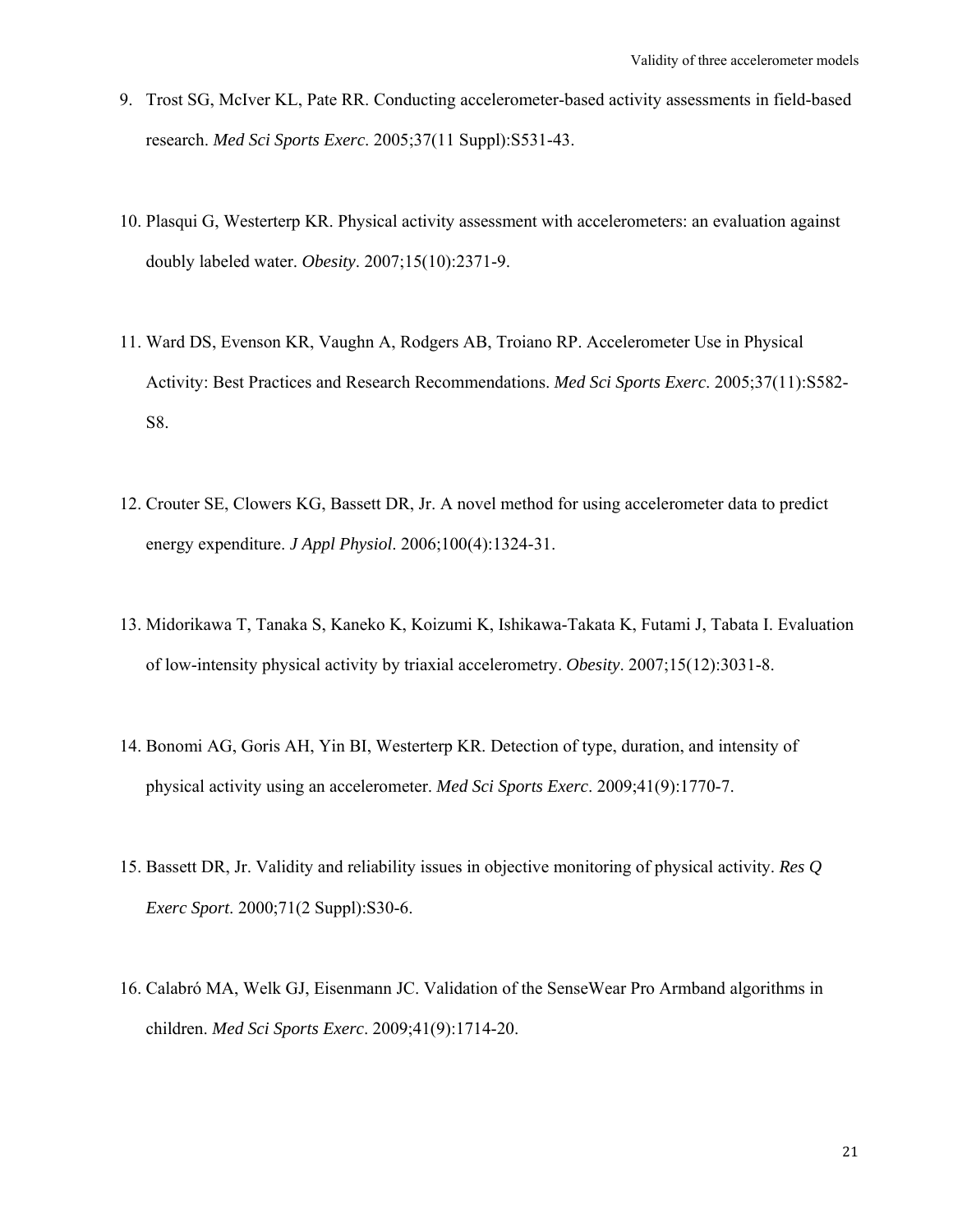- 17. Abel MG, Hannon JC, Sell K, Lillie T, Conlin G, Anderson D. Validation of the Kenz Lifecorder EX and ActiGraph GT1M accelerometers for walking and running in adults. *Appl Physiol Nutr Metab*. 2008;33:1155-64.
- 18. Bouten CV, Koekkoek KT, Verduin M, Kodde R, Janssen JD. A triaxial accelerometer and portable data processing unit for the assessment of daily physical activity. *IEEE Trans Biomed Eng*. 1997;44(3):136-47.
- 19. Slootmaker SM, Chin A Paw MJM, Schuit AJ, van Mechelen W, Koppes LLJ. Concurrent validity of the PAM accelerometer relative to the MTI Actigraph using oxygen consumption as a reference. *Scand J Med Sci Sports*. 2009;19:36-43.
- 20. Welk GJ, Blair SN, Wood K, Jones S, Thompson RW. A comparative evaluation of three accelerometry-based physical activity monitors. *Med Sci Sports Exerc*. 2000;32(9):S489-S97.
- 21. Rothney MP, Schaefer EV, Neumann MM, Choi L, Chen KY. Validity of physical activity intensity predictions by ActiGraph, Actical, and RT3 accelerometers. *Obesity.* 2008:16(8):1946-52.
- 22. Rothney MP, Apker GA, Song Y, Chen KY. Comparing the performance of three generations of ActiGraph accelerometers. *J Appl Physiol*. 2008;105(4):1091-7.
- 23. Baecke JA, Burema J, Frijters JE. A short questionaire for the measurement of habitual physical activity in epidemiological studies. *Am J Clin Nutr.* 1982;36:936-42.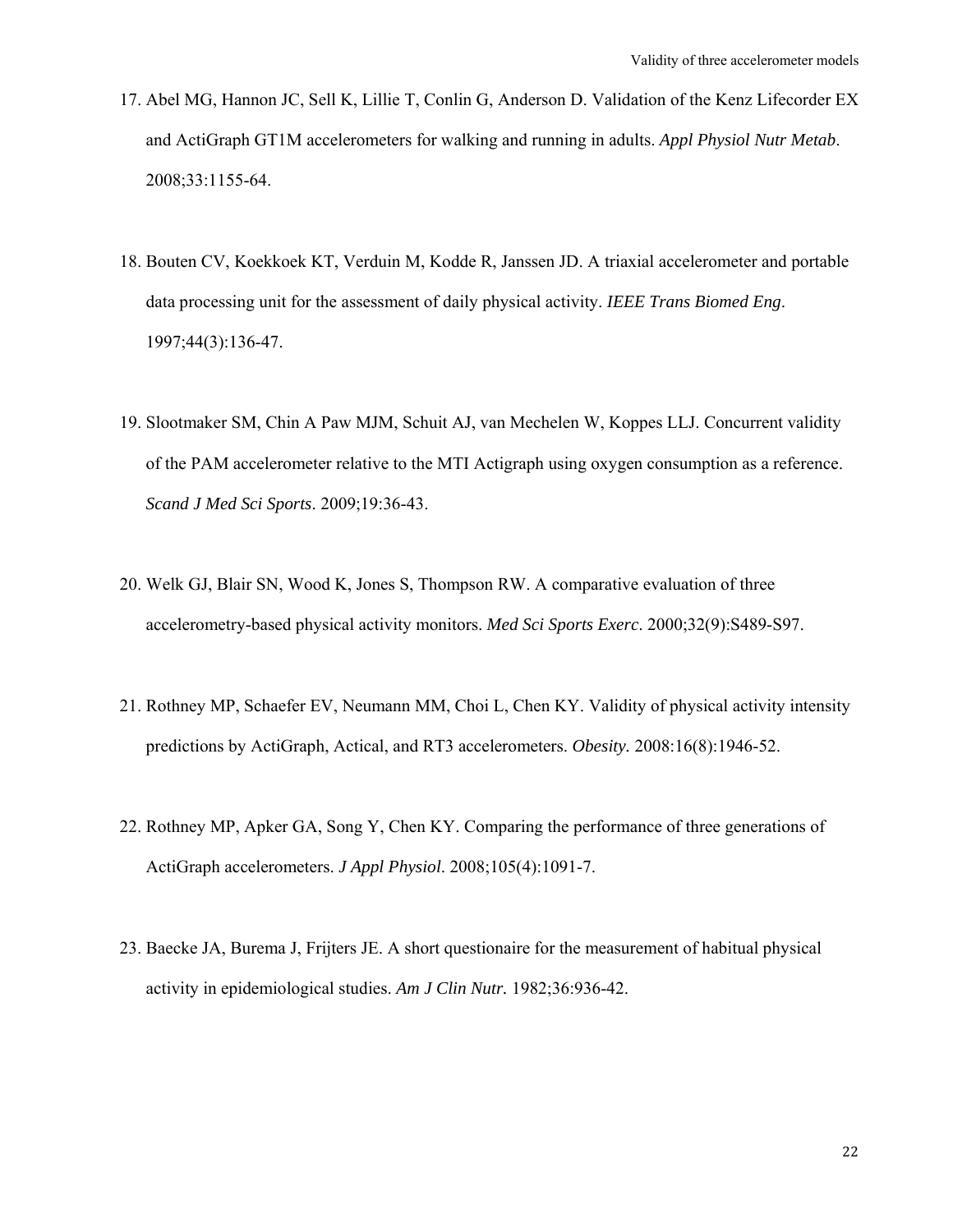- 24. Martin GS, Tapsell LC, Denmeade S, Batterham MJ. Relative validity of a diet history interview in an intervention trial manipulating dietary fat in the management of Type II diabetes mellitus. *Prev Med..* 2003;36(4):420-8.
- 25. Schofield W. Predicting basal metabolic rate, new standards and review of previous work. *Hum Nutr Clin Nutr*. 1985;39(Supplement 1):5-41.
- 26. Fruin ML, Rankin JW. Validity of a Multi-Sensor Armband in Estimating Rest and Exercise Energy Expenditure. *Med Sci Sports Exerc*. 2004;36(6):1063-9.
- 27. Actigraph. *Actisoft Analysis Software 4.0 User's Manual*. Fort Walton Beach, FL: MTI Health Services, 2009;53.
- 28. Batterham M, Cavanagh R, Jenkins A, Tapsell L, Plasqui G, Clifton P. High-protein meals may benefit fat oxidation and energy expenditure in individuals with higher body fat. *Nutrition & Dietetics*. 2008;65(4):246-52.
- 29. Schoffelen PF, Westerterp KR, Saris WH, Ten Hoor F. A dual-respiration chamber system with automated calibration. *J Appl Physiol*. 1997;83(6):2064-72.
- 30. Weir JB. New methods for calculating metabolic rate with special reference to protein metabolism. *J Physiol*. 1949;109:1-9.
- 31. Freedson PS, Melanson E, Sirard J. Calibration of the Computer Science and Applications, Inc. accelerometer. *Med Sci Sports Exerc*. 1998;30(5):777-81.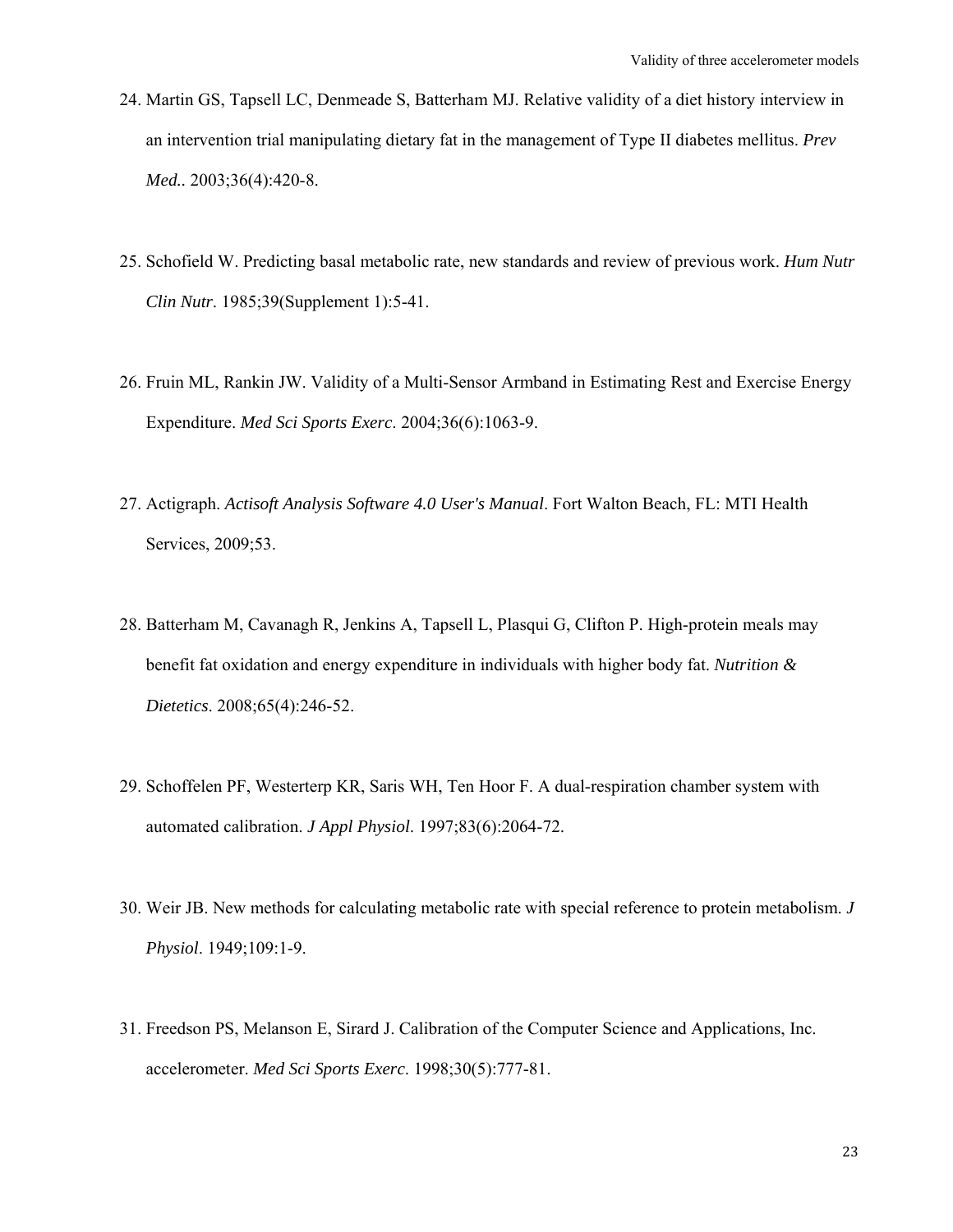- 32. Kozey SL, Lyden K, Howe CA, Staudenmayer JW, Freedson PS. Accelerometer Output and MET Values of Common Physical Activities. *Med Sci Sports Exerc*. 2012;42(9):1776-84.
- 33. Staudenmayer J, Zhu W, Catellier DJ. Statistical Considerations in the Analysis of Accelerometry-Based Activity Monitor Data. *Med Sci Sports Exerc*. 2012;44(1S):S61-S7.
- 34. Crouter SE, Kuffel E, Haas JD, Frongillo EA, Bassett DR, Jr. A Refined 2-Regression Model for the ActiGraph Accelerometer. *Med Sci Sports Exerc*. 2010;42(5):1029-37.
- *35.* Crouter SE et al., Validity of ActiGraph 2-Regression Model and Matthews and NHANES and Cut-Points for Assessing Free-Living Physical Activity. *J Phys Act Health. 2012;In Press.*
- 36. Bland JM, Altman DG. Statistical methods for assessing agreement between two methods of clinical measurement. *Lancet*. 1986;1:307 - 10.
- 37. Schluter P. A multivariate hierarchical Bayesian approach to measuring agreement in repeated measurement method comparison studies. *BMC Med Res Methodol*. 2009;9(1):6.
- 38. Bland JM, Altman DG. Statistics Notes: Bayesians and Frequentists*.* Brit Med J. 1998;317:1151- 1160.
- 39. Congdon P. *Bayesian Statistical Modelling* 2nd ed. West Sussex, UK: Wiley and Sons; 2007.
- 40. Congdon P. *Applied Bayesian Hierarchical Models*. Boca Raton, Fl: Chapman and Hall; 2010.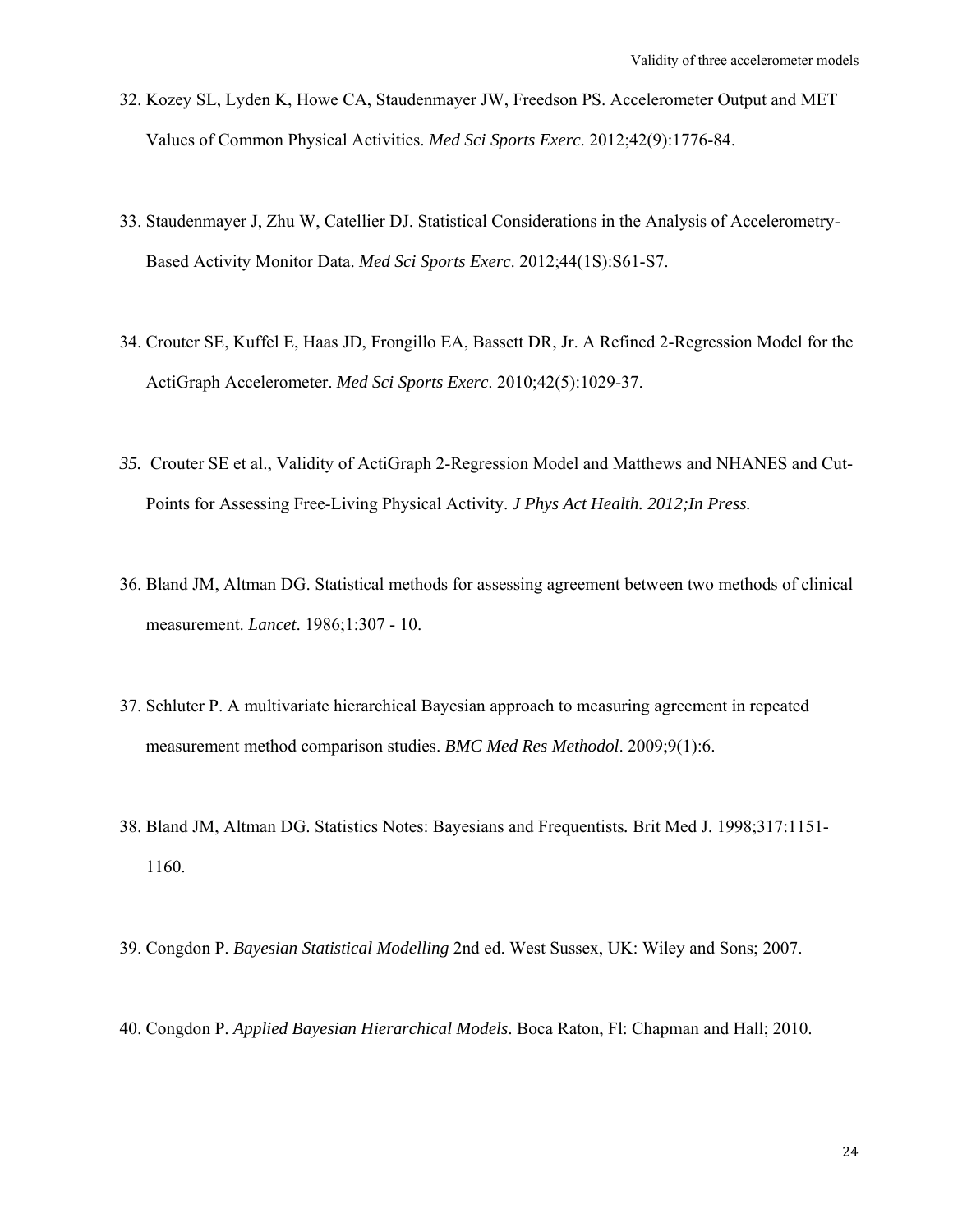- 41. Bland JM, Altman DG. Measuring agreement in method comparison studies. *Stat Methods Med Res*. 1999;8:135 - 60.
- 42. Lunn D, Spiegelhalter D, Thomas A, Best N. The BUGS project: Evolution, critique and future directions. *Stat Med*. 2009;28(25):3049-67.
- 43. Fehling PC, Smith DL, Warner SE, Dalsky GP. Comparison of accelerometers with oxygen consumption in older adults during exercise. *Med Sci Sports Exerc*. 1999;31(1):171-5.
- 44. Campbell KL, Crocker PRE, McKenzie DC. Field evaluation of energy expenditure in women using Tritrac accelerometers. *Med Sci Sports Exerc*. 2002;34(10):1667-74.
- 45. Jakicic JM, Winters C, Lagally K, Ho J, Robertson RJ, Wing RR. The accuracy of the TriTrac-R3D accelerometer to estimate energy expenditure. *Med Sci Sports Exerc*. 1999;31(5):747-54.
- 46. Howe CA, Staudenmayer JW, Freedson PS. Accelerometer prediction of energy expenditure: Vector magnitude versus vertical axis. *Med Sci Sports Exerc*. 2009;41(12):2199-206.
- 47. Pettee Gabriel K, McClain JJ, High RR, Schmid KK, Whitfield GP, Ainsworth BE. Patterns of Accelerometer-Derived Estimates of Inactivity in Middle-Age Women. *Med Sci Sports Exerc*. 2012;44(1):104-10.
- 48. Kumahara H, Schutz Y, Ayabe M, Yoshioka M, Yoshitake Y, Shindo M, Ishii K, Tanaka H. The use of uniaxial accelerometry for the assessment of physical-activity-related energy expenditure: a validation study against whole-body indirect calorimetry. *Br J Nutr*. 2004;91(02):235-43.